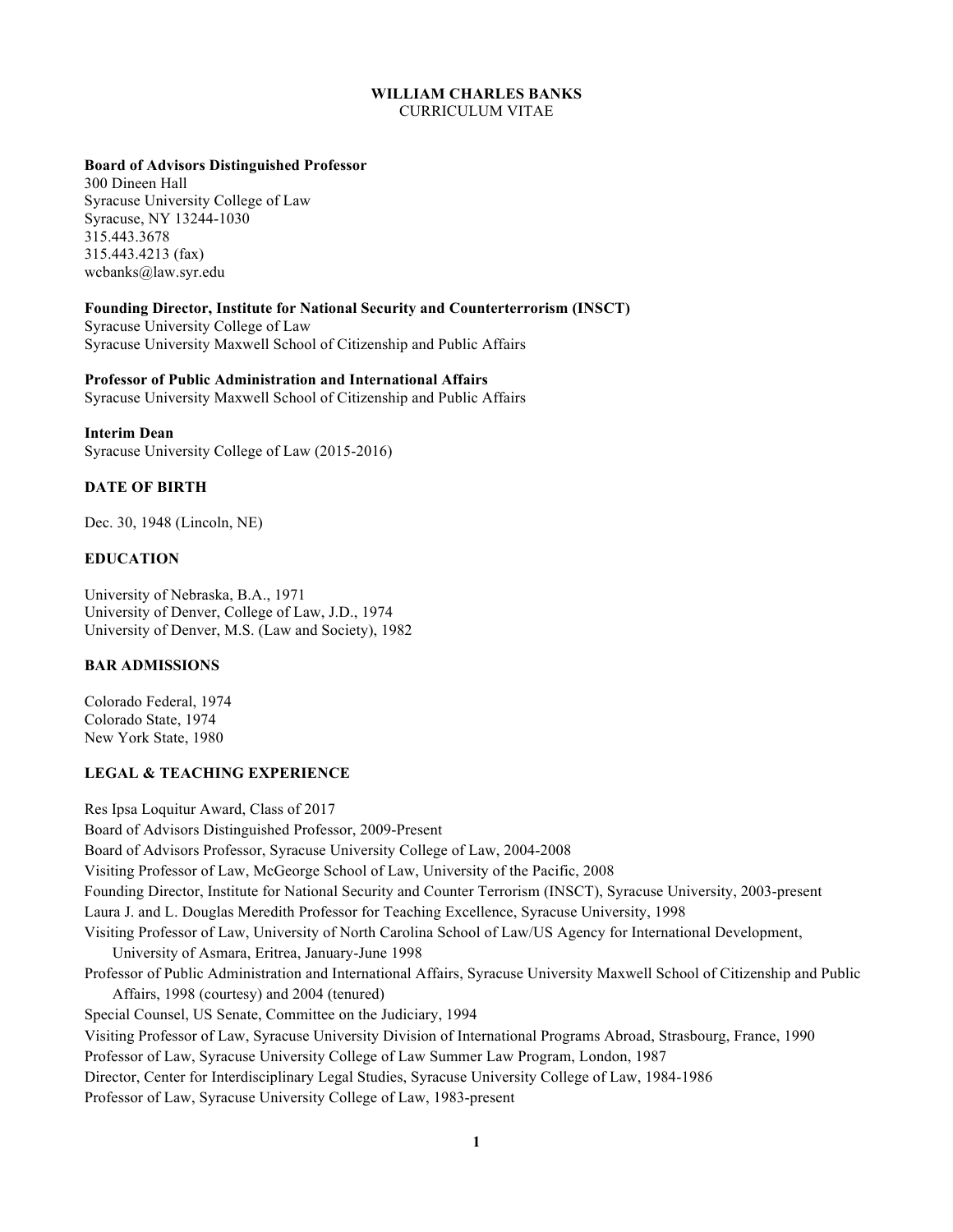Visiting Professor of Law, California Western School of Law, San Diego, CA, 1982 and 1984 Faculty Attorney, Syracuse University College of Law, Public Interest Law Firm, 1981-1984 Associate Professor of Law, Syracuse University College of Law, 1981-1983 Associate Dean and Associate Professor of Law, Syracuse University College of Law, 1979-1981 Assistant Dean and Associate Professor of Law, Syracuse University College of Law, 1978-1979 Assistant Dean and Associate Professor of Law, Lewis University College of Law (now Northern Illinois University College of Law), Glen Ellyn, IL, 1976-1978 Associate Professor of Law, Lewis University College of Law, Glen Ellyn, IL, 1976 Assistant Professor of Law, Lewis University College of Law, Glen Ellyn, IL, 1975-1976 Teaching Fellow, University of Denver College of Law, Denver, CO, 1974-1975 General Practice of Law, Denver, CO, 1974-1975

## **PUBLICATIONS**

### **A. Books, Casebooks, and Monographs**

Constitutional Law: Structure and Rights in Our Federal System, 7th Ed. Carolina Academic Press, 2018. (With R. Smolla.)

- Previous editions: 2010 (6<sup>th</sup>, with R. Smolla); 2005 (5th, with D. Braveman and R. Smolla); 2000 (4th, with D. Braveman and R. Smolla); 1996 (3rd, with D. Braveman and R. Smolla; 1991 (2nd, with D. Braveman and R. Smolla); 1987 (1st, with D. Braveman)
- Supplements: 2013-2014; 2012; 2009; 2008; 2007; 2006; 2004; 2003; 2002; 2001; 1999; 1998; 1997; 1995; 1994; 1993; 1992; 1987; 1990; 1989; 1988
- *Soldiers on the Home Front: The Domestic Role of the American Military*. Cambridge, MA: Harvard University Press, 2016. (With S. Dycus.)
- *National Security Law*, 6th Ed. New York: Aspen Publishing, 2016. (With S. Dycus, P. Raven-Hansen, and S.I. Vladeck.)
- *Counterterrorism Law,* 3rd Ed. New York: Aspen Publishing, 2016. (With S. Dycus, P. Raven-Hansen, and S.I. Vladeck.)
	- *National Security Law* previous editions: 2011 (5th, with Dycus and Raven-Hansen); 2007 (4th, with Dycus, Raven- Hansen, and Berney); 2002 (3rd, with Dycus, Raven-Hansen, and Berney); 1997 (2nd, with Dycus, Raven-Hansen, and Berney); 1990 (1st, with with Dycus, Raven-Hansen, and A. Berney)
	- *Counterterrorism Law* previous editions: 2007 (1st, with Dycus and Raven-Hansen); 2012 (2nd, with Dycus and Raven-Hansen)

 Supplements: 2014-2015; 2013-2014; 2011-2012; 2010-2011; 2009-2010; 2008-2009; 2006; 2005-2006; 2004- 2005; 2003

Teacher's Manuals: 2008; 2003; 1997; 1991

- *Counterinsurgency Law: New Directions in Asymmetric Warfare*. New York: Oxford University Press, 2013. (Editor and chapter contributed.)
- *New Battlefields/Old Laws: Critical Debates from the Hague Convention to Asymmetric Warfare.* New York: Columbia University Press, 2011. (Editor and two chapters contributed; nominated for the American Bar Association Silver Gavel Award.)

*Combating Terrorism.* Washington, DC: CQ Press, 2008. (With M. Wallerstein and R. de Nevers.)

 *National Security Law and the Power of the Purse.* Oxford, UK: Oxford University Press, 1994. (With P. Raven-Hansen.)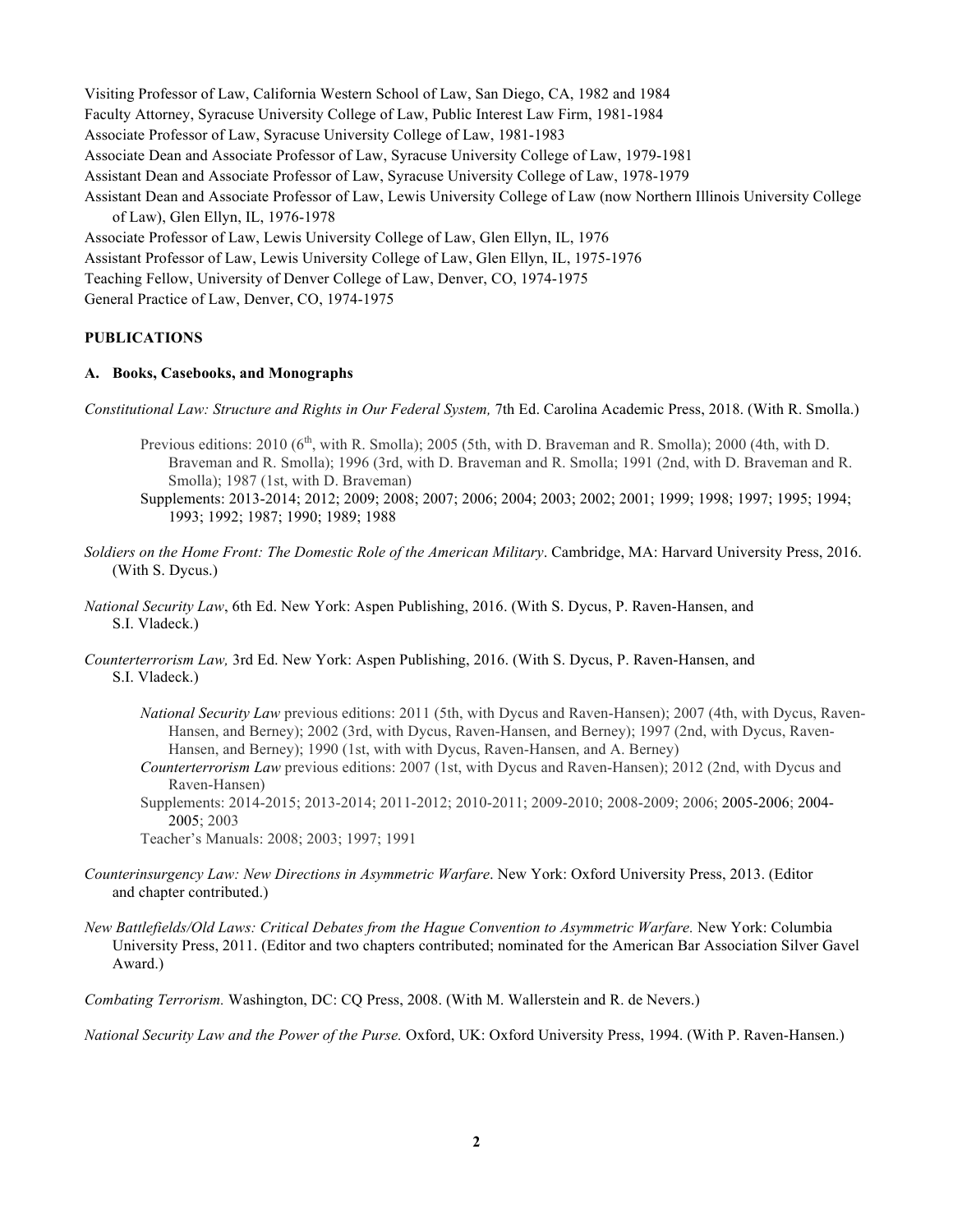#### **B. Book Chapters & Reference Entries**

- "Developing Norms for Cyber Conflict." In *Research Handbook on Remote Warfare.* Ed. J. Ohlin. Cheltenham, UK: Edward Elgar, 2017.
- "An Emerging International Legal Architecture for Cyber Conflict." In *Research Handbook on the Politics of International Law*. Eds. W. Sandholtz & C. Whytock. Edward Elgar, 2017.
- "Predator Strikes in the War on Terrorism." In *Security Issues in the Greater Middle East.* Ed. K. Yambert. Santa Barbara, CA: Praeger, 2016.
- "Law and Terrorism in the US and Beyond." In *The International Encyclopedia of the Social and Behavioral Sciences, 2nd Edition*. Eds. Dr. James D. Wright and Professor Peter Schmidt, UK: Elsevier Ltd. 2015.
- "Regulating Drones: Military Law and CIA Practice and the Shifting Challenges of New Technologies." In *Drone Wars: Transforming Conflict, Law, and Policy*. Eds. P. Bergen and D. Rothenberg. New York, NY: Cambridge University Press, 2015.
- "Exceptional Courts in Counterterrorism: Lessons from the Foreign Intelligence Surveillance Act (FISA)." In *Guantanamo and Beyond: Exceptional Courts and Military Commissions in Comparative Perspective*. Eds. O. Gross and F. Ni Aolain. Cambridge, UK: Cambridge University Press, 2013.
- "Perpetual Peace: Kant's Rules for Warfare in the Contemporary World." In *Perpetual Peace: Redrafting Kant's 1795 Essay for the Contemporary World*. Eds. R. Braidotti and G. Lambert. Utrecht University, 2013.
- "A Brief History of the Field of National Security Law." In *National Security Law: Fifty Years of Transformation*. Ed. J.D. Rhodes. Chicago: ABA Publishing, 2012. (With Peter Raven-Hansen and Stephen Dycus.)
- "United States Response to September 11." In *Global Anti-Terrorism Law and Policy*, 2<sup>nd</sup> ed. Eds. V. Ramraj, M. Hor, K. Roach, and G. Williams. New York: Cambridge University Press, 2012.
- "Programmatic Surveillance and FISA—Of Needles in Haystacks." In *Espionage and Intelligence (Current Controversies).*  Ed. D. Miller. Farmington Mills, MI: Greenhaven/Cengage, 2012.
- "Forward." In *Making Sense of Proxy Wars*. Ed. M. Innes. Lincoln, NE: University of Nebraska Press/Potomac, 2011.
- "New Battlefields/Old Laws." In *The Global Impact of Terrorism*. Eds. B. Ganor and E. Azani. Herzliya, Israel: International Institute for Counter-Terrorism, 2010.
- "Who's in Charge: The Role of the Military in Disaster Response." In *Disaster Law*. Eds. D. Farber and M. Faure. Cheltenham, UK: Edward Elgar, 2010.
- "Uniting and Strengthening America by Providing Appropriate Tools Required to Intercept and Obstruct Terrorism Act of 2001 (USA PATRIOT Act)." In *Encyclopedia of Privacy*, vol. 2. Ed. W.G. Staples. Westport, CT: Greenwood Press, 2007.
- "Legal Sanctuaries and Predator Strikes in the War on Terror." In *Denial of Sanctuary: Understanding Terrorist Safe Havens*. Ed. M. Innes. Westport, CT: Praeger Press, 2007.
- "Terrorism in Argentina: Government as its Own Worst Enemy." In *Global Anti-Terrorism Law and Policy*. Eds. V. Ramraj, M. Hor, and K. Roach. New York: Cambridge University Press, 2005. (With A. Carrio.)
- "Peacekeeping in Bosnia." In *Terrorism and Peacekeeping: New Security Challenges*. Ed. V. Franke. Westport, CT: Greenwood Press, 2004. (With J. Straussman.)
- "To Prevent and Deter International Terrorism." In *Terrorism and Peacekeeping: New Security Challenges*. Ed. V. Franke. Westport, CT: Greenwood Press, 2004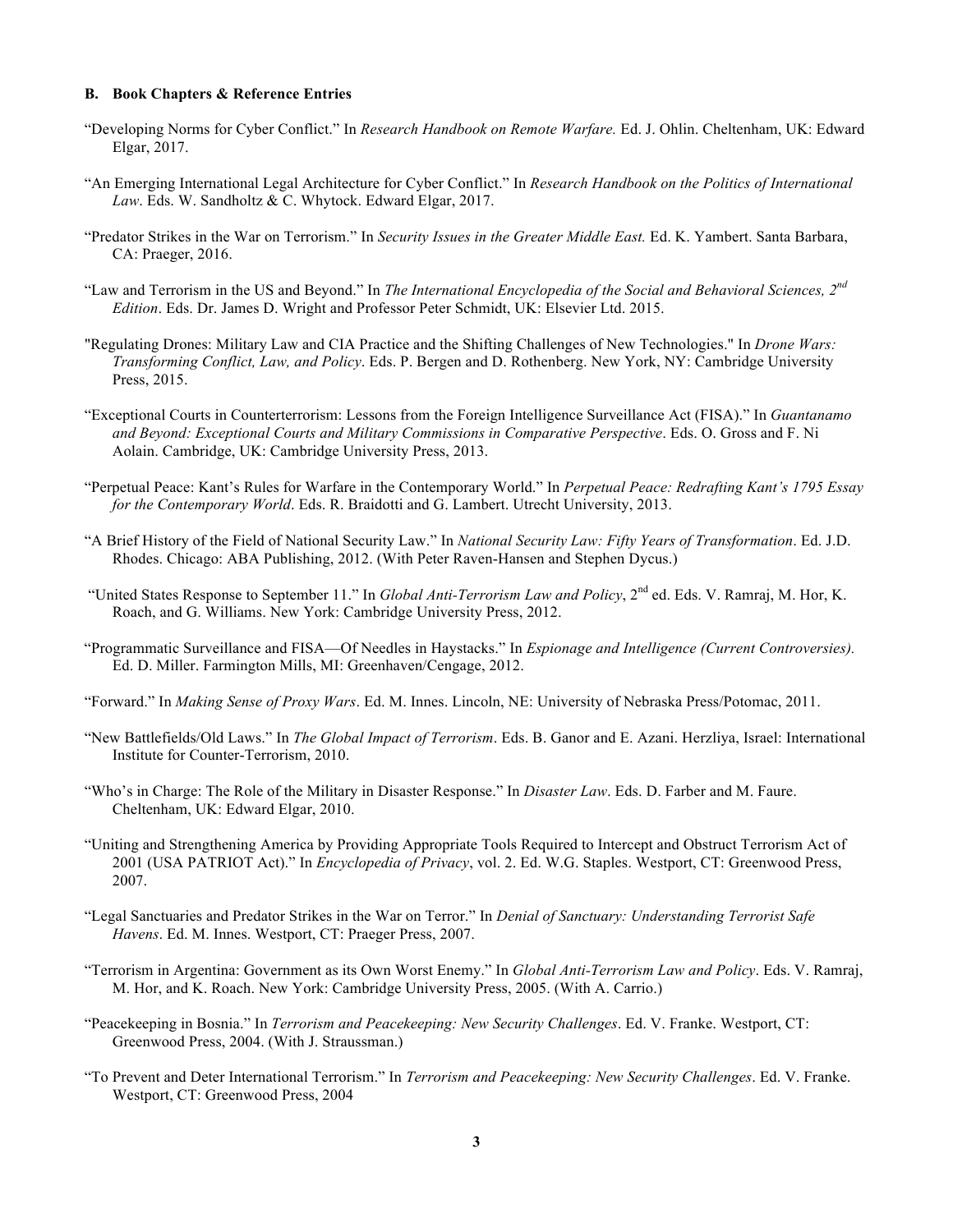- "The Predator" In *Terrorism and Peacekeeeping: New Security Challenges*. Ed. V. Franke. Westport, CT: Greenwood Press, 2004
- "General Warrants." In *Encyclopedia of American Civil Liberties*. Ed. P. Finkelman. London: Routledge, 2004.
- "A New Imperial Presidency? Insights from United States Involvement in Bosnia." In *The New American Interventionism: Lessons from Successes and Failures*. Ed. D.J. Caraley. New York: Columbia University Press, 1999. (With J. Straussman.)
- "Foreign Intelligence Surveillance Act." In *Major Acts of Congress*. Ed. Brian Landsberg. New York: Macmillan Reference, 2003.
- "The Treaty Power in the Supreme Court." In *Oxford Companion to the Supreme Court*. Ed. K. Hall. New York: Oxford University Press, 1992.
- "The Constitutional Role of a Congressional Leadership Committee." In *First Use of Nuclear Weapons*. Ed. P. Raven-Hansen. Westport, CT: Greenwood Press, 1987.

### **C. Articles & Papers**

- "Next Generation Electronic Surveillance Law: Imagining the Future." *Connecticut Law Review*, 49:5 (September 2017).
- "State Responsibility and Attribution of Cyber Intrusions after *Tallinn 2.0*." *Texas Law Review*, 95:7 (June 2017).
- "New Generation Foreign Intelligence Surveillance Law: Renewing 702." *University of Richmond Law Review*, 51:3 (March 2017).
- "Cyber Espionage and Electronic Surveillance: Beyond the Media Coverage." *Emory Law Journal*, 66:3 (2017).
- "Two Aspects of Cybersecurity: Human Rights and Economic Espionage." *Journal of National Security Law & Policy,* 8:3 (2016)*.* (With L. Vihul and L. Grinberg).
- "Customary Constraints on the Use of Force: Article 51 with an American Accent," *Leiden Journal of International Law,*  29:1 (2016). (With E. Criddle.)
- "The Role of the Courts in Time of War." *Washington & Lee Law Review Online*, 71: 3 (2014).
- "Educating National Security Lawyers for the Twenty-First Century: The Intersection of National Security Law and  International Affairs." *Journal of National Security Law & Policy*, 6:2 (2013). (With H. Rishikof.)
- "The Role of Counterterrorism Law in Shaping *ad Bellum* Norms for Cyber Warfare." *International Law Studies* (US Naval War College), 89: 157
- "The Role of Counterterrorism Law in Shaping *ad Bellum* Norms for Cyber Warfare." *Israel Yearbook of Human Rights*  (2013).
- "New Battlefields/Old Laws: Shaping a Legal Environment for Counterinsurgency." *ASIL Proceedings*, 105 (2012).
- "Shadow Wars." *Journal of National Security Law & Policy*, 5:2 (2012).
- "Programmatic Surveillance and FISA—Of Needles in Haystacks." *Texas Law Review*, 88 (2010).
- "The Legal Landscape for Emergency Management in the United States." National Security Studies Policy Paper.New America Foundation, Washington, DC (2011).
- "Introduction to the Cybersecurity Symposium: National Leadership, Individual Responsibility." *Journal of National Security Law & Policy*, 4:1 (2010). (With E. Rindskopf-Parker.)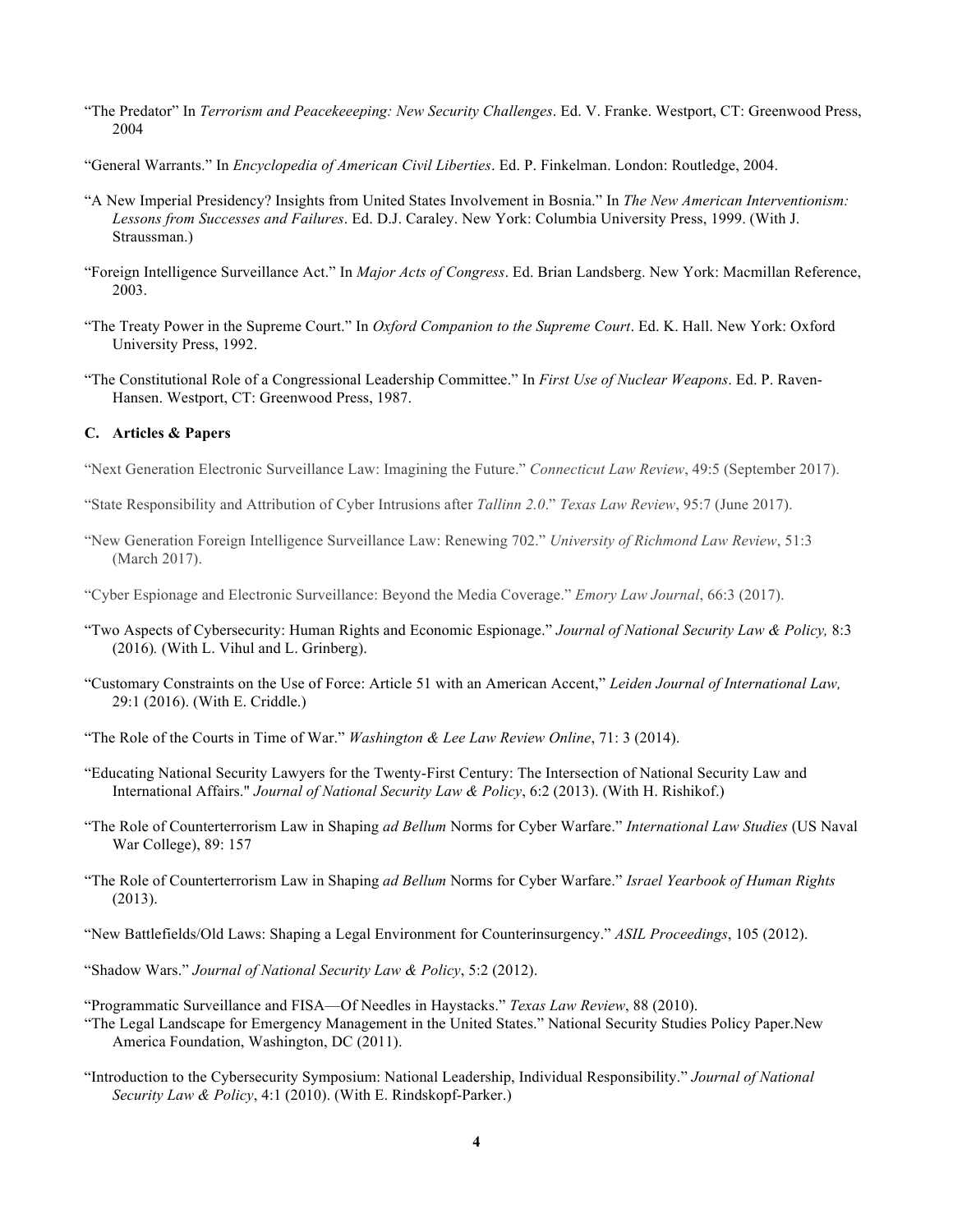- "Terror and Consent: The Long View." *Syracuse Journal of International Law & Commerce*, 37 (2010).
- "National Security Law Advice to the New Administration. *Journal of National Security Law & Policy*, 3:2 (2009).
- "Is the FISA Amendments Act of 2008 Good Policy? Is It Constitutional?" *Journal of the National Security Forum,* 35 (2009).
- "Smart Counterterrorism." *Criminology and Public Policy*, 8 (2009).
- "Closing Guantanamo and Redirecting the US Ship of State." *Journal of Parliamentary and Political Law*, 3:1 (2009).
- *of National Security Law & Policy*, 3:1 (2009). "Providing 'Supplemental Security:' The Insurrection Act and the Military Role in Responding to Domestic Crises." *Journal*
- "The Death of FISA." *Minnesota Law Review*, 91:5 (2007).
- "A Second Nuclear Age?" Introduction to 'A Nuclear Iran: The Legal Implications of a Preemptive National Security  Strategy.'" *Syracuse Law Review*, 57 (2006-2007).
- "Who's in Charge: The Role of the Military in Disaster Response." *Mississippi College Law Review*, 26 (2007).
- "If Men Were Angels: NSA Eavesdropping and the Fourth Amendment." *National Security Law Report (*ABA Standing Committee on Law and National Security), 26:2 (2006).
- "NSA Eavesdropping and the Fourth Amendment." *The Jurist* (March 2006).
- "Mold, Mildew, and the Military Role in Disaster Response." *The Jurist* (October 2005).
- "The Phantom Agent." *National Security Studies Case Series*. Syracuse University Maxwell School of Citizenship and Public Affairs and Paul Nitze School of Advanced International Studies of Johns Hopkins University (2005).
- "Teaching and Learning about Terrorism." *Journal of Legal Education*, 55 (May/June 2005).
- "The Normalization of Homeland Security After September 11: The Role of the Military in Counterterrorism Preparedness and Response," *LSU Law Review*, 64 (2004).
- "The Role of the Courts in Time of War." Syndicus. Syracuse University College of Law (2003). (Reprinted in *The Intelligencer, Journal of US Intelligence Studies*, 14 (2004)).
- "And the Wall Came Tumbling Down: Secret Surveillance After the Terror." University of Miami Law Review, 57 (2003).
- "The Predator." *National Security Studies Case Series*. Syracuse University Maxwell School of Citizenship and Public Affairs and Paul Nitze School of Advanced International Studies of Johns Hopkins University (2003).
- "Targeted Killing and Assassination: The US Legal Framework." *University of Richmond Law Review*, 37 (2003). (With P. Raven-Hansen.)
- "Troops Defending the Homeland: The Posse Comitatus Act and the Legal Environment for a Military Role in Domestic  Counter Terrorism." *Terrorism and Political Violence*, 14:3 (2002).
- "Dangerous Prisoner: The Threat of Bioterrorism in the US." *National Security Studies Case Series*. Syracuse University Maxwell School of Citizenship and Public Affairs and Paul Nitze School of Advanced International Studies of Johns Hopkins University (2002).

"How We Uncover Their Plots: Laws for Keeping Tabs on Terrorists Draw Difficult Lines." *Legal Times* (Sept. 17, 2001).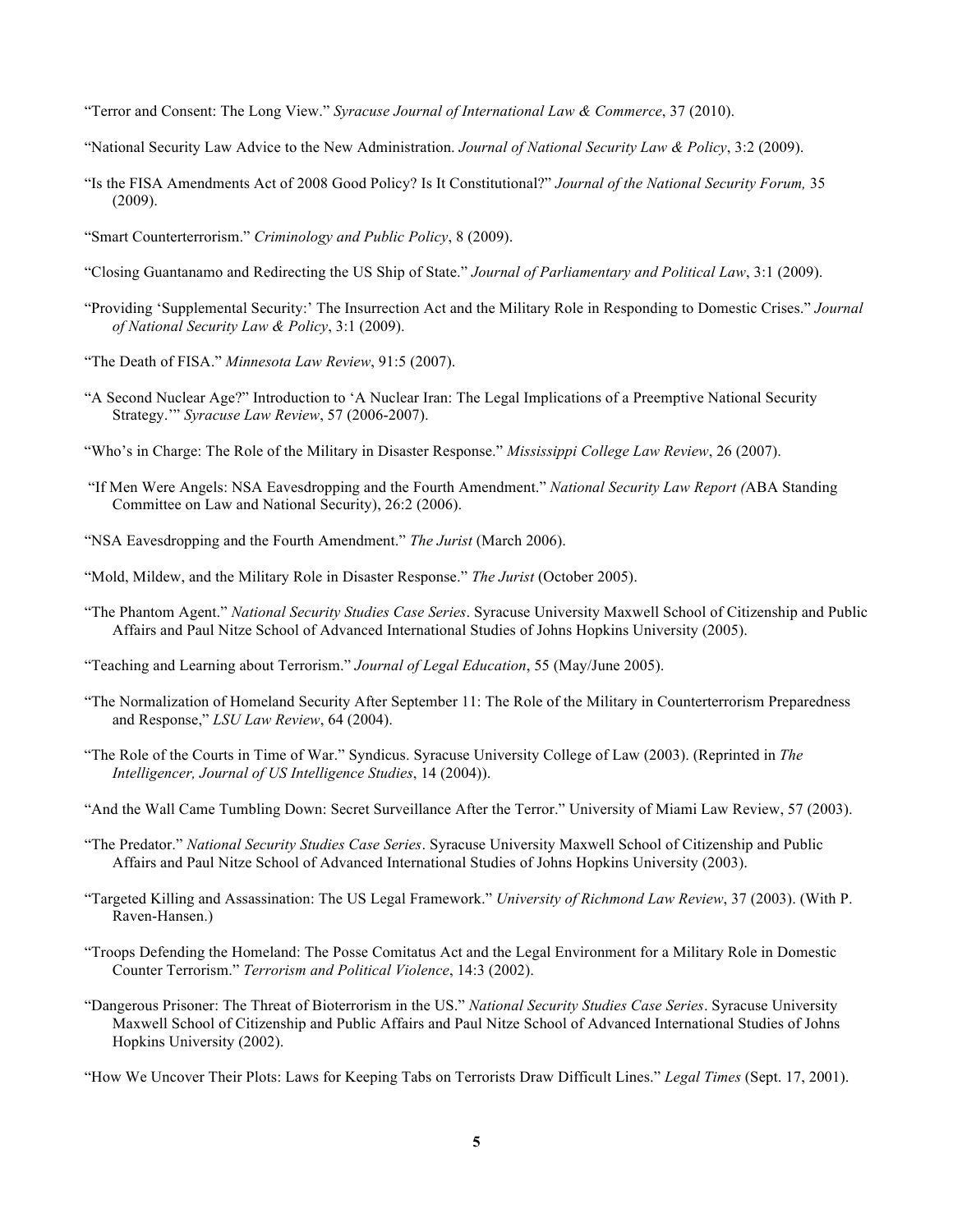- "Executive Authority for National Security Surveillance." *American University Law Review*, 50 (2001). (With M.E. Bowman.)
- "Trolling for Terrorists: New Report Outlines Surveillance Authorities." *American Bar Association National Security Law Report*, 22 (2001).
- "A Comparison of Enforcement of Administrative Agency Rules and Orders in China and the United States." *The Study on Administrative Law*, 1 (2001). (With R. Goldsmith and G. Xue.)
- "The Integration of Theory and Practice in Teaching Structural Issues in Constitutional Law." *Constitutional Commentary*, 17 (2000). (With D. Braveman.)
- "The 'LA Eight' and Investigation of Terrorist Threats in the United States." *Columbia Human Rights Law Review*, 31 (2000).
- "The US Administrative Procedure Act (APA): History, Implementation, and Selected Contemporary Problems." *Third Annual East Asia Conference on Administrative Law Papers and Proceedings*, Shanghai, China (1999). (With Richard Goldsmith.)
- "The Devil and the Demon: The Threat of Bioterrorism in the US." *National Security Studies Case Series*, Maxwell School of Citizenship and Public Affairs of Syracuse University and Paul H. Nitze School of Advanced International Studies of Johns Hopkins University (1999).
- "To Prevent and Deter International Terrorism: The US Responses to the Kenya and Tanzania Embassy Bombings." *National Security Studies Case Series*. Syracuse University Maxwell School of Citizenship and Public Affairs and Paul Nitze School of Advanced International Studies of Johns Hopkins University (1999).
- "Still the Imperial Presidency? Review of *Presidential Defiance of 'Unconstitutional' Laws* by Christopher May." *The Jurist*  (February 1999).
- "Defense Contingency Budgeting in the Post-Cold War World." *Public Administration Review*, 59:2 (1999). (With J. Straussman.)
- "A New Imperial Presidency: Lessons from United States Involvement in Bosnia." *Political Science Quarterly*, 114 (1999). (With J. Straussman.)
- "Peacekeeping in Bosnia." *National Security Studies Case Series*. Syracuse University Maxwell School of Citizenship and Public Affairs and Paul Nitze School of Advanced International Studies of Johns Hopkins University (1997). (With J. Straussman.)
- "Review of *Presidential War Powe*r by Louis Fisher." *The Annals of the American Academy of Political and Social Science*  (1997).
- "The Legacy of Lopez: CERCLA and the Commerce Clause." *Chemical Waste Litigation Reporter*, 32 (1996).
- "From Vietnam to Desert Shield: The Commander in Chief's Spending Power." *Iowa Law Review*, 81 (1995). (With P. Raven-Hansen).
- "The Impact of Lopez v. United States: Is Environmental Regulation Limited by the Commerce Clause?" EPA Administrative Law Reporter, 5 (1995).
- "At the Halfway Point: Supreme Court Report." *ABA Journal*, 81 (1995).
- "Pulling the Pursestrings of the Commander in Chief." University of Virginia Law Review, 80 (1994). (With P. Raven-Hansen.)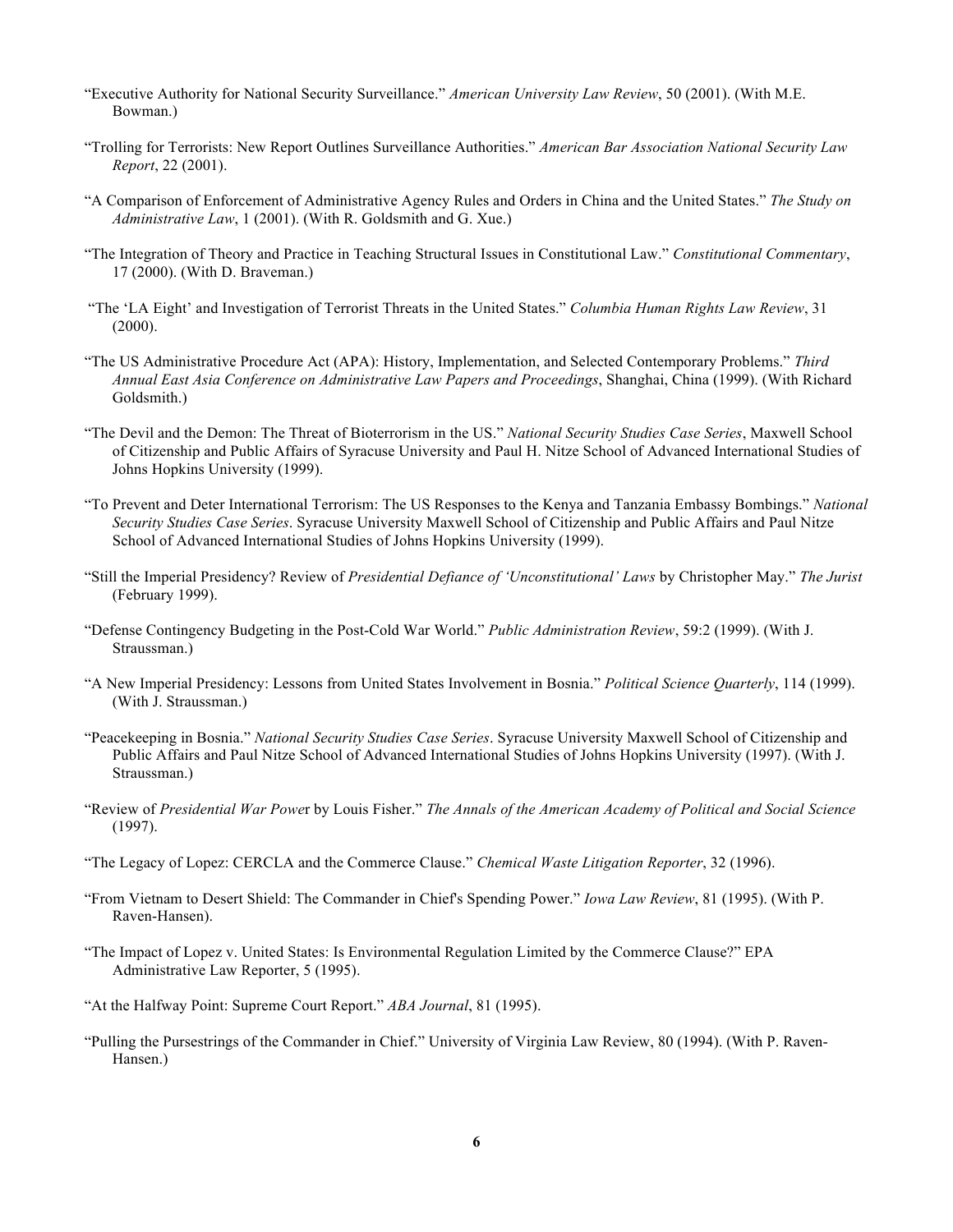- "Presidential Systems in Stress: Emergency Powers in Argentina and the United States." *Michigan Journal of International Law*, 15 (1993). (With A. Carrio.)
- "The New Colombian Constitution, Democratic Victory or Popular Surrender?" *Inter-American Law Review*, 23 (1991). (With E. Alvarez.)
- "While Congress Slept: The Iran-Contra Affair and Institutional Responsibility for Covert Operations." *Syracuse Journal of International Law and Commerce*, 14 (1988).
- "State Workers' Compensation at Federal Facilities: A Classic Federalism Struggle." *Preview of United States Supreme Court Cases*, 7 (1988).
- "Bowsher v. Synar: An Emerging Judicialization of the FISC." *Boston College Law Review*, 28 (1987). (With J. Straussman.)
- "When They Get Close to the Truth: Challenging the Special Prosecutors." *Syracuse University Law Review*, 37 (1987).
- "On Teaching Constitutional Law." *Law School Report* (1987). (With D. Braveman.)
- "After One Hundred Years: A New First-Year Course Is Needed." *Syndicus* (Syracuse University College of Law), 26:3 1986).
- "First Use of Nuclear Weapons: The Constitutional Role of a Congressional Leadership Committee." *Journal of Legislation*, 13 (1986).
- "Federalism Disserved: The Drive for Deregulation." Maryland Law Review, 45 (1986). (With K. Lewis.)
- "Institutional Responsibility: Environmental Values in the Supreme Court." *Land Use and Environment Law Review*, 15 (1984). (With R. Goldsmith; selected in a juried competition as a reprint.)
- "The Legislative Veto and Efficiency: Separation of Powers Reexamined." *Syracuse University Law Review*, 35 (1984).
- "Conservation, Federalism, and the Courts: Limiting the Judicial Role." *Syracuse University Law Review*, 34 (1983).
- "Institutional Responsibility: Environmental Values in the Supreme Court." Harvard Environmental Law Review, 7 (1983). (With R. Goldsmith).
- "Myth and Reality in Federalism Decisions." *The Judge*, 19:5 (1982).
- "EPA Bends to Industry Pressure on coal NSPS—and Breaks." *Ecology Law Quarterly*, 9 (1980).
- "A Review of *Energy Future and the Politics of Energy*, by R. Stobaugh and D. Yergin (eds.)" *California Western International Law Journal*, 10 (1980). (With R. Goldsmith.)
- "Energy Planning—Getting Through the 1980s." *Syndicus* (Syracuse University College of Law), 24:1 (1980). (With R. Goldsmith.)

# **COURSES TAUGHT**

 Central Challenges in National Security and Policy Comparative Legal Systems Counter Terrorism and the Law Energy Law Seminar Administrative Law Advanced Constitutional Law Constitutional Law Environmental Law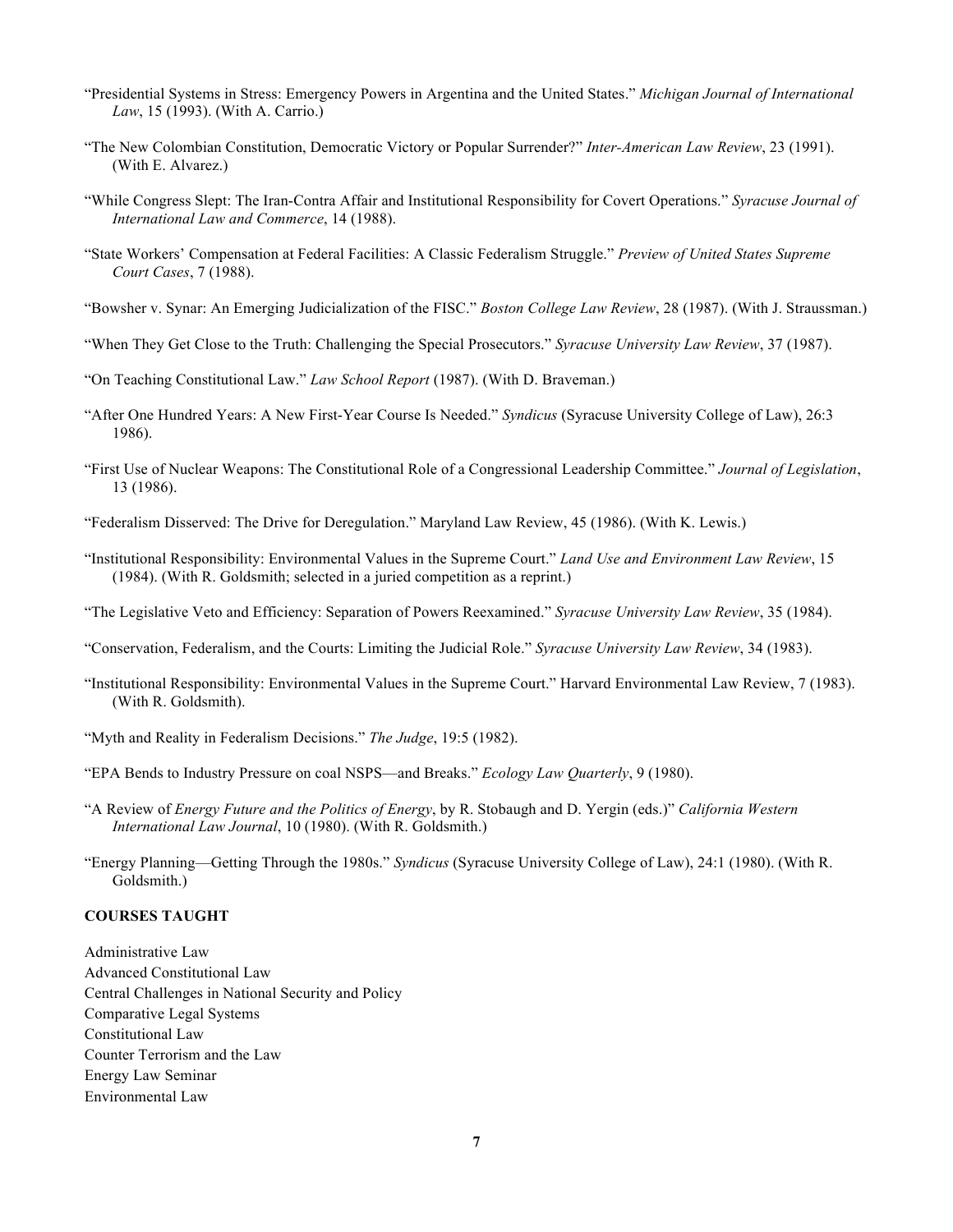Environmental Law Seminar International Protection of Human Rights Legislation and the Creation of Policy National Security Law National Security and Counterterrorism Research Center Perspectives on Terrorism Public Administration and Democracy Public Administration and Law Public Law Processes Regulatory Law and Policy.

# **UNIVERSITY SERVICE**

 Fellow, Institute for Veteran and Military Families, Syracuse University (2010-present) Chair, Maxwell School of Citizenship and Public Affairs, Syracuse University, Dean Search Committee (2010-2011) Advisory Council, Humanities Center, Syracuse University (2010-present) Syracuse University Provost Search Committee (2006-2007) Chair, Self-Study Committee, Syracuse University College of Law (2002-2004) Dean Search Committee, Syracuse University College of Law, 2001 Acting Director, Global Legal Affairs Program, Syracuse University (2001-2002) Syracuse University Provost Search Committee, 2000 Director, International Legal Studies Program (1995-1996) Faculty Advisor, Legislative Research Bureau/Journal of Legislation & Policy (1991-1999) Faculty Advisor, Syracuse Journal of International Law & Commerce (1994-2002) Chair, Faculty Admissions Committee, Syracuse University (1990-1996; 2000-2003) Faculty Supervisor, BLSA Moot Court Team (1985-1988) Director, Center for Interdisciplinary Legal Studies, Syracuse University (1984-1986) Faculty Advisor, JD/MPA Program, Syracuse University (1980-present) Thesis, Dissertation, and Oral Examination committees (various), Syracuse University Maxwell School of Citizenship and Public Affairs and SUNY College of Environmental Science and Forestry (1980-present) Assistant Dean, Syracuse University College of Law (1978-79) Associate Dean for Academic Affairs, Syracuse University College of Law (1979-1981) Assistant Dean, Lewis University College of Law (now Northern Illinois University College of Law), Glen Ellyn, IL (1976-78)

## **SELECTED LECTURES, PRESENTATIONS, & PANELS (UNITED STATES)**

 Speaker. "Soldiers on the Home Front: The Domestic Role of the American Military," Hoover Institution's National Security and Law Working Group, Washington, DC (Nov. 14, 2016).

 Speaker. American Bar Association Standing Committee on Law and National Security Annual Review of the Field of National Security Law, Washington, DC (Nov. 14-15, 2016).

 Panelist. "Running for Cover: Politics, Justice and Media in the Syrian Conflict," S.I. Newhouse School of Public Communications Center for Global Engagement, Syracuse University (Oct. 6, 2016).

Moderator. American Bar Association Homeland Security Law Institute, Washington, DC (Aug. 24-25, 2016).

 Speaker. "Soldiers on the Home Front: The Domestic Role of the American Military." ABA Standing Committee on Law and National Security, Washington, DC (Jan. 13, 2016).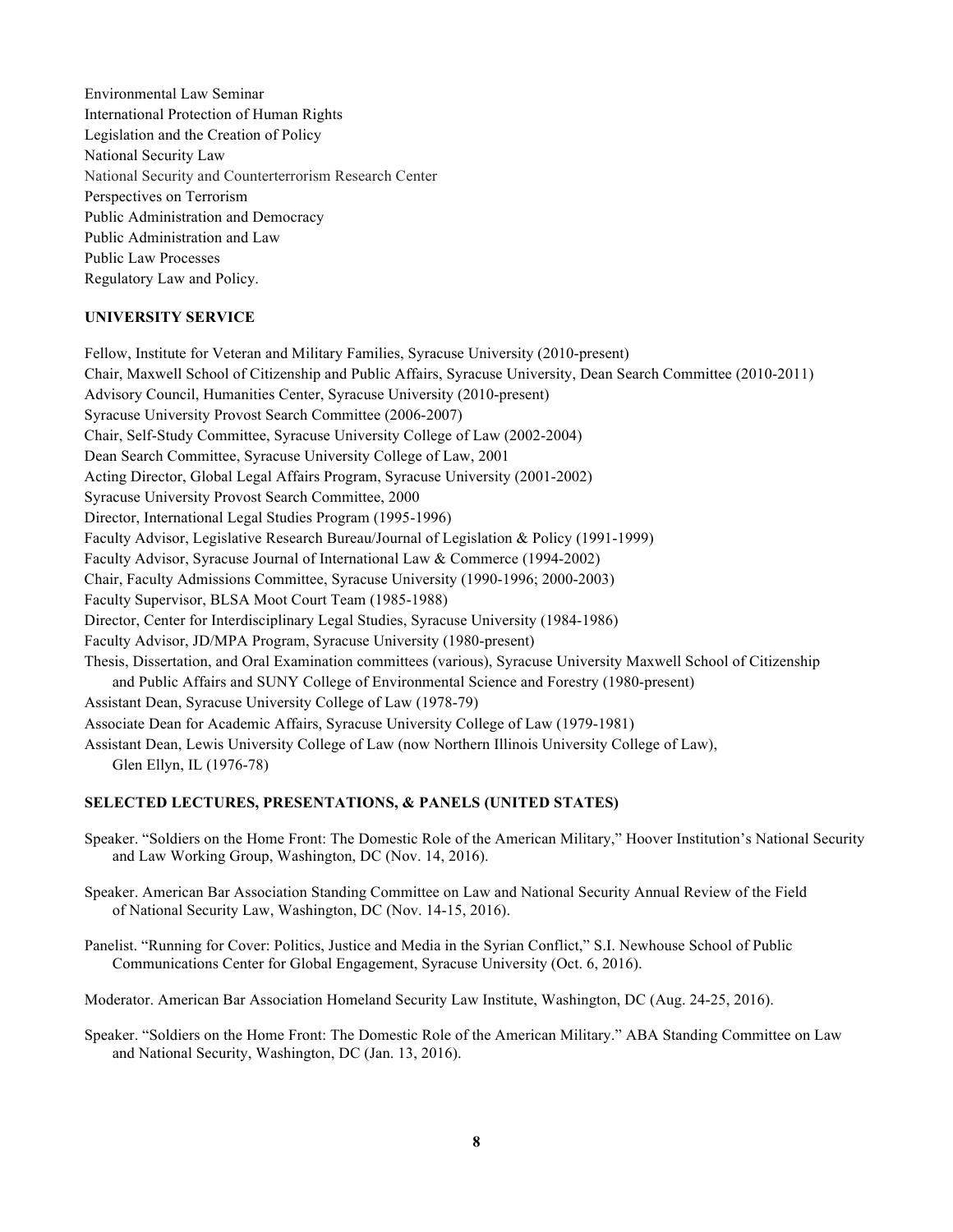- Panelist. "Cyber, Surveillance Law, and Criminal Law." The Frontiers of Cybersecurity Policy and Law, Robert S. Strauss Center, University of Texas-Austin (Feb. 6-7, 2016).
- Panelist. "Cybersecurity Beyond the Media Coverage: Applicable Law Doctrines, Corporate Responsibility, and Practical Implications." Randolph W. Thrower Symposium, Emory University School of Law (Feb. 11, 2016).
- Panelist. "Cyber Crisis Simulation." Leadership in Times of Transition, US Department of Defense/Center for Strategic and International Studies, Washington, DC (Feb. 21-24, 2016).
- Moderator. "Surveillance and Privacy in the Era of Hybrid Threats." Center on Law, Ethics, and National Security, Duke University (Feb. 26, 2016).
- Discussant. "Civil Military Relations in the Era of Hybrid Threats." Center on Law, Ethics, and National Security, Duke University (Feb. 26, 2016).
- Organizer. "Controlling Economic Cyber Espionage." INSCT/NATO Cooperative Cyber Defence Center of Excellence Workshop, Syracuse University College of Law (June 18-19, 2015).
- Speaker. "Russia/Ukraine and the Downing of Flight MH17." ABA Section of International Law Spring Meeting, Washington, DC (May 1, 2015).
- Panelist. "Emerging Trends in Transnational Oversight." Woodrow Wilson International Center for Scholars and the NYU Center on Law and Security Workshop, Washington, DC (March 24, 2015).
- Moderator. "Law in the Age of Forever War." Center on Law, Ethics, and National Security Spring Conference, Duke University School of Law, Durham, NC (Feb. 27, 2015).
- Panelist. "How Should We Adjust the Laws of War to Address the Changing Nature of Conflict?" Future of War Conference, New America Foundation/Arizona State University, Washington, DC (Feb. 24, 2015).
- Panelist. "Post-Snowden Litigation and Post-Snowden Reforms." Cybersurveillance in the Post-Snowden Age, Washington and Lee School of Law, Lexington, VA (Jan. 23, 2015).
- Panelist. "The Future of Foreign Intelligence." 24<sup>th</sup> Annual Review of the Field of National Security Law, American Bar Association Standing Committee on Law and National Security, Washington, DC (Nov. 6, 2014).
- Keynote Speaker. "Cyber Espionage, Surveillance, and International Law." New Technology & Old Law: Rethinking National Security, Texas A&M University School of Law, Fort Worth, TX (Oct. 17, 2014).
- Panelist. "Cybersecurity Investigations." The Law of Cybersecurity: A Multidisciplinary Perspective, ABA Standing Committee on Law and National Security/New York University School of Law, Washington, DC (Sept. 19, 2014).
- Moderator. "National Security Surveillance After Snowden." ABA Standing Committee on Law and National Security Annual Meeting, Boston, MA (Aug. 8, 2014).
- Moderator. "Drones, Cyber, and More: International Humanitarian Law and the Path Forward." LAWshaping in National Security: The Past, the Progress, and the Path Ahead, 2014 Center on Law, Ethics and National Security Spring Conference, Duke University School of Law, Durham, NC (Feb. 28, 2014).
- Speaker. "Legal and Regulatory Challenges to Cybersecurity." Securing the Cybersphere/Protecting Critical Infrastructure from Cyber Intrusion, Syracuse University, Dubai (Dec. 18, 2013).
- Panelist. "What National Security Lawyers Do?" Syracuse University College of Law (Nov. 18, 2013).
- Speaker. "Drones and US Targeted Killing." Boston Alumni Luncheon, Boston, MA (Oct. 24, 2013).
- Speaker. "National Security Law." Duke University School of Law, Durham, NC (Oct. 2, 2013).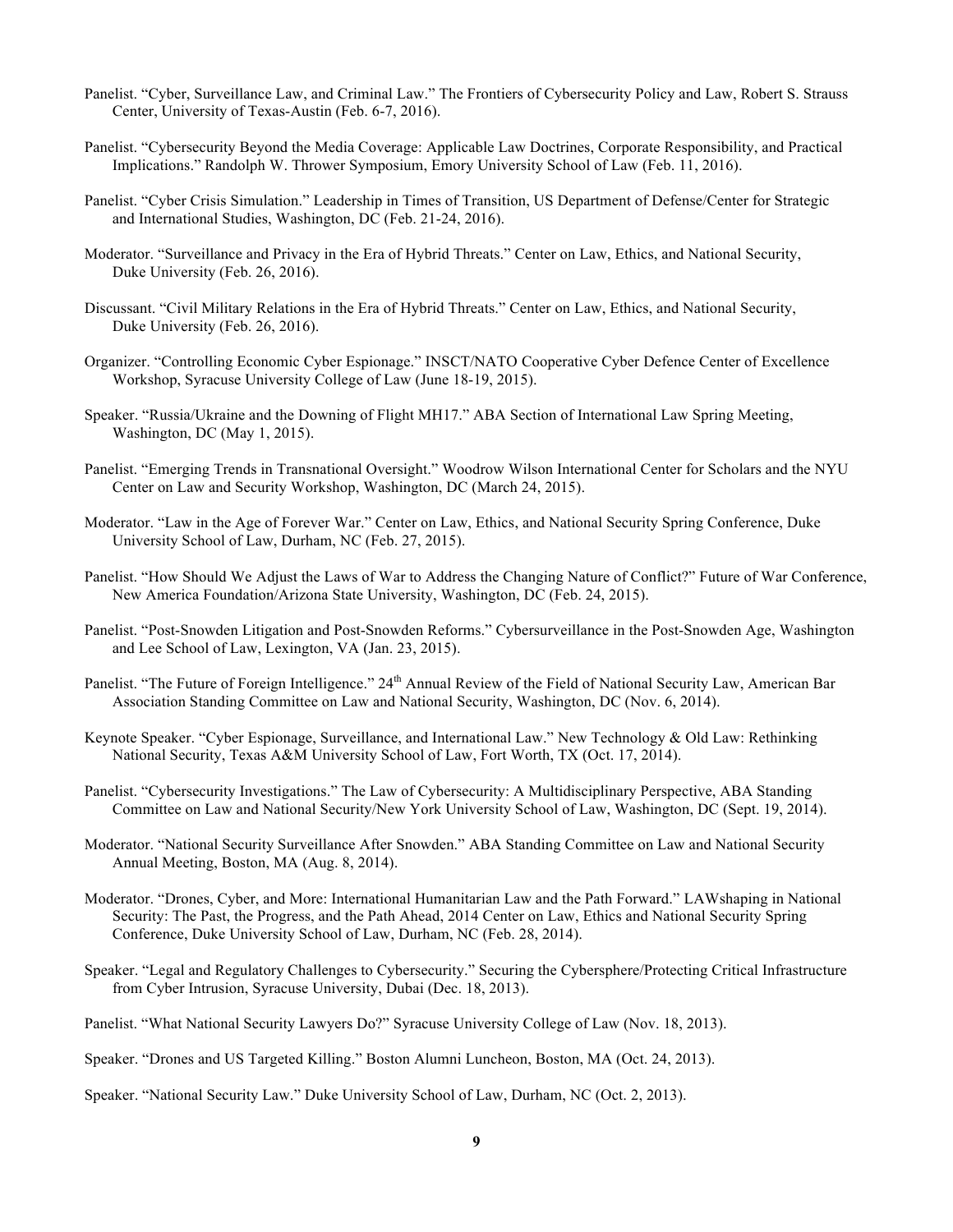- Panelist. "Teaching the Lawyer's Role in the National Security Process." Fourth Annual Seminar on Teaching National Security Law: Lawyers in the National Security Process, University of Virginia School of Law, Charlottesville, VA (Sept. 28, 2013).
- Speaker. "New Battlefields and Asymmetric Warfare." Teaching International Humanitarian Law, International Committee of the Red Cross, Washington, DC (Aug. 5, 2013).
- Panelist. "Cyber Threats and Cyber Realities: Law, Policy, and Regulation in Business, the Professionals, and National Security." Roger Williams University School of Law, Bristol, RI (June 19-20, 2013).
- Panelist. "Workshop on Cybersecurity and Privacy." Institute for Defense Analyses, Arlington, VA (June 18, 2013).
- Speaker. "Law Dialogs DC," Syracuse University College of Law, Washington, DC (April 4, 2013).
- Panelist. "What Makes Legal Norms Distinctive?" The International Studies Association Workshop, San Francisco, CA (April 2, 2013).
- Moderator. "Building the Terminator? Law and Policy for Autonomous Weapons Systems." Battlefields, Boardroom, and Backyards: The New Face of National Security Law, 2013 Center on Law, Ethics and National Security Spring Conference, Duke University School of Law, Durham, NC (March 1, 2013).
- Speaker. "Revenge of the Drones: Targeting and Accountability in the Shadow Wars." American Constitution Society, Syracuse University College of Law (Feb. 13, 2013).
- Panelist. "Has Law Enforcement Become the New Domestic Spy Agents?" US Department of Homeland Security OGC Intelligence and National Security Law Conference, Washington, DC (Dec. 13, 2012).
- Moderator. "Role of the Courts in National Security Law: Past, Present, and Future." ABA Standing Committee on National Security Law  $22<sup>nd</sup>$  Annual Review of the Field, Washington, DC (Nov. 29, 2012).
- Speaker. Internet Law Colloquium. Brigham Young University, Provo, UT (Nov. 16, 2012).
- Speaker. "Shadow Wars." National Strategy Forum, Chicago, IL (Sept. 19, 2012).
- Organizer. "Educating the Next Generation of Decision Makers: The Intersection of National Security and International Affairs." Third Annual Conference on Teaching Law and National Security, Institute for National Security and Counterterrorism/ABA Standing Committee on Law and National Security, Syracuse University, Sept. 14-15, 2012.
- Panelist. "Beyond International Armed Conflict and Counterterrorism." Conference on Cyber War and International Law, Naval War College, Newport, RI (June 27, 2012).
- Panelist. "UNSCR and Counterterrorism." Fifth Annual National Security Law Faculty Workshop, South Texas College of Law, Houston, TX (May 17-18, 2012).
- Speaker. "Shadow Wars." Georgetown Law School, Georgetown University, Washington, DC (April 19, 2012).
- Moderator. "International Law of Armed Conflict: Lessons Learned and Challenges for the Future." Duke Law Spring Conference, Duke University School of Law, Durham, NC (April 13-14, 2012).
- Panelist. "Future of Covert Operations: Domestic Law and Policy." Harvard National Security Journal Symposium, Harvard Law School, Cambridge, MA (April 6, 2012).
- Speaker. "Directed Energy Weapons—Emerging Capabilities and the Importance of Law and Policy in Future Security Planning." Arizona State University (Feb. 17, 2012).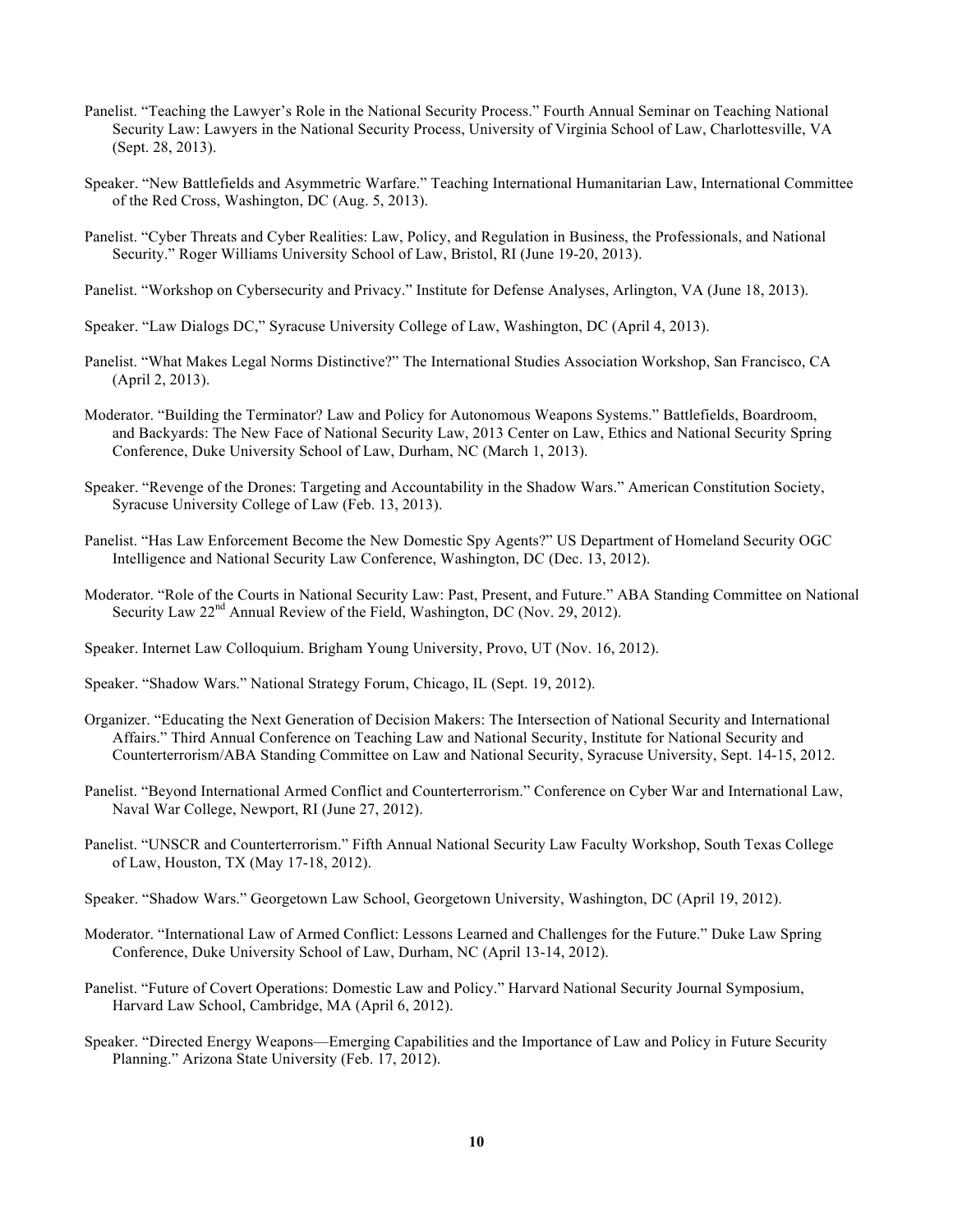- Moderator. "Challenges of Counterterrorism: A Dialogue with Richard Falkenrath and James Steinberg." Maxwell School of Citizenship and Public Affairs, Syracuse University (Dec. 6, 2011).
- Panelist. "The Targeted Killing of American-Born Anwar Al-Awlaki." Student Association on Terrorism and Security Analysis, Syracuse University College of Law (Nov. 16, 2011).
- Panelist. "From Terrorism to Modern Warfare: A New Legal Reality?" What the Future Holds: Balancing Law, Liberty, and National Security, Florida International University College of Law/Federalist Society, Florida International University, Miami, FL (Nov. 4, 2011).
- Speaker. "Rise of the Drones: The Legal and Policy Framework for Targeting Killing in the Obama Administration." Contemporary Issues Forum, St. Lawrence University, Canton, NY (Sept. 22, 2011).
- Panelist. "The Constitution in the 21<sup>st</sup> Century: The Future of the 14<sup>th</sup> Amendment." American Constitution Society/Institute for the Study of the Judiciary, Politics, and the Media, Syracuse University College of Law (Sept. 21, 2011).
- Discussant. "What is National Security Law?" Second Annual Seminar on Teaching National Security Law, ABA Standing Committee on Law and National Security, Georgetown University Law Center, Washington, DC (Sept. 16-17, 2011).
- Moderator. "Higher Education's Role in Strengthening Cybersecurity Capabilities." Best Defense: Joining Forces Against Emerging Cyber Threats, Center for Internet Security, Utica College, Utica, NY (June 3, 2011).
- Speaker. "Program on Title 10 and Title 50." ABA Standing Committee on Law and National Security, Reserve Officers Association, Washington, DC (May 25, 2011).
- Speaker. "National Security Since 9/11: Drone Strikes Law and Policy." LENS Spring Conference 2011, Duke University School of Law, Durham, NC (April 14-15, 2011).
- Speaker. "Intelligence Collection and Civilian Criminal Process in Protecting the Nation from Terrorism." South Texas Law School, Houston, TX (March 31, 2011).
- Moderator. "New Battlefields/Old Laws: Shaping a Legal Environment for Counterinsurgency." ASIL Annual Meeting, Washington, DC (March 25, 2011).
- Speaker. "The Legal Landscape for Emergency Management in the United States." When Disaster Strikes, New America Foundation Symposium, Washington, DC (Feb. 25, 2011).
- Panelist. "Drones and the Law of War." Drones, Remote Targeting, and the Promise of War, New America Foundation Conference, Washington, DC (Feb. 24, 2011).
- Moderator. "Sovereignty, Democracy, Human Rights: Dialogues on Perpetual Peace." International Peace Institute, New York, NY (Nov. 16, 2010).
- Respondent. "Islam and the West: The Challenge for Barack Obama." A Lecture by Roger Hardy, Syracuse University (Nov. 12, 2010).
- Speaker. "Black Spots: Identifying Growth Areas for Terrorist Cells and How to Combat Them." National Strategy Forum, Chicago, IL (Nov. 11, 2010).
- Speaker. "Postconflict Justice and Islam." United States Institute of Peace, Washington, DC (Nov. 5, 2010).
- Panelist. "Developments in Domestic Intelligence." Annual Review of the Field, ABA Standing Committee on Law and National Security, Washington, DC (Nov. 4, 2010).

Speaker. "Shaping a Legal Framework for Counterinsurgency." Syracuse University College of Law (Oct. 28, 2010).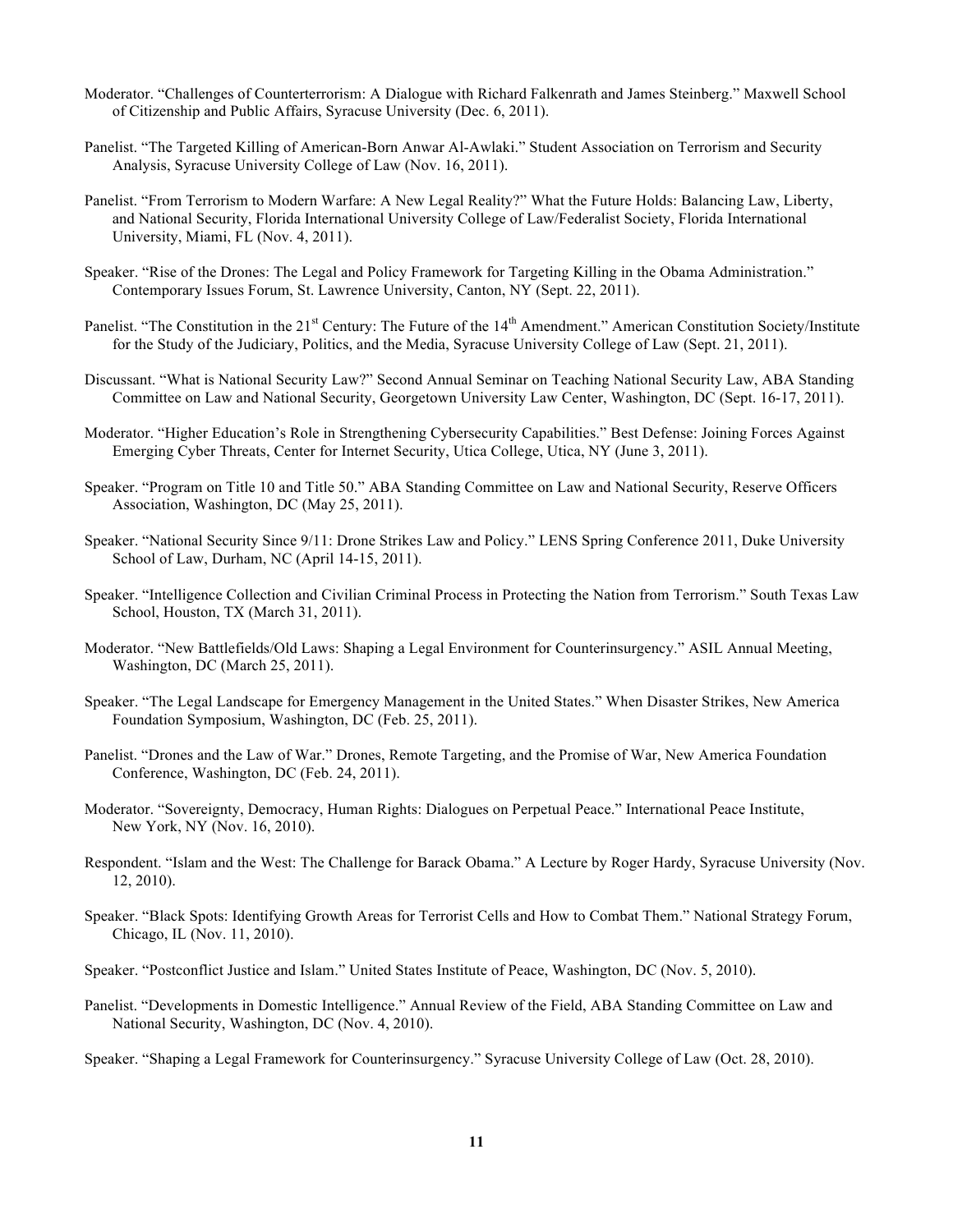- Speaker. "Children in Disasters: Emergency Preparedness." Onondaga County Commissioner of Emergency Management, Syracuse, NY (Oct. 19, 2010).
- Speaker. "New Battlefields/Old Laws: Establishing a Legal Framework for Counterinsurgency." 10<sup>th</sup> Mountain Division, Combatant Battalion, Syracuse University (Oct. 14, 2010).
- Speaker. "The United States a Decade after September 11." Robertson Foundation for Government, New York City (Oct. 9, 2010).
- Speaker. "A History of National Security Law Teaching." Seminar on Teaching National Law, ABA Standing Committee on Law and National Security, Washington, DC (Oct. 2, 2010).
- Moderator. "The Response." Syracuse University (Sept. 30, 2010).
- Lecture. "Rise of the Drones: Legal Issues in the Use of Pilotless Aircraft to Target Suspected Terrorists Abroad." International Law Society, Syracuse University (Sept. 22, 2010).
- Moderator. Cyber Roundtable. Syracuse University Maxwell School of Citizenship and Public Affairs (Sept. 3, 2010).
- Testimony. "Rise of the Drones II: Examining the Legality of Unmanned Targeting." Committee on Oversight and Government Reform, Subcommittee on National Security and Foreign Affairs, US House of Representatives, Washington, DC (April 28, 2010).
- Panelist. "The UN's Goldstone Report: Lawfare, the Defamation of Israel, and the Threat to American National Security in the Age of Terrorism." Fordham University School of Law, New York City (April 27, 2010).
- Speaker. "Legal Issues Related to Targeted Killings." ABA Standing Committee on Law and National Security, Washington, DC (April 22, 2010).
- Panelist. "Terrorism and the Use of Force." National Security and the Obama Administration, Duke University School of Law, Durham, NC (April 15-16, 2010).
- Speaker. "Homeland Security, Counterterrorism, and Strategic Resilience." New America Foundation, Washington, DC, (April 14, 2010).
- Panelist. "The Response." South Texas College of Law, Houston, TX (Feb. 25, 2010).
- Moderator. "Law at the Intersection of National Security, Privacy, and Technological Change." University of Texas School of Law, Austin, TX (Feb. 4-6, 2010).
- Speaker. "The Military in America: Superior to Civil Power?" Campaign for Syracuse University, Boston, MA (Nov. 19, 2009).
- Moderator, "When High Value Detainees Meet Juries: The Challenge of Prosecuting Gitmo Prisoners in our Civilian Court." Syracuse University College of Law (Nov. 6, 2009).
- Speaker. "Setting the National Security Law Context for Extraordinary Courts." University of Minnesota Law School (Oct. 22-23, 2009).
- Speaker. "Converging Paradigms in Modern Asymmetric Warfare." Conversations in Conflict Studies, Syracuse University Maxwell School of Citizenship and Public Affairs (Sept. 30, 2009).
- Speaker. "Sonia Sotomayor Confirmation Process." Maxwell Women's Caucus, Syracuse University (Sept. 17, 2009).

 Speaker. "National Security Under a New Administration." Duke University School of Law, Durham, NC (April 16-17, 2009).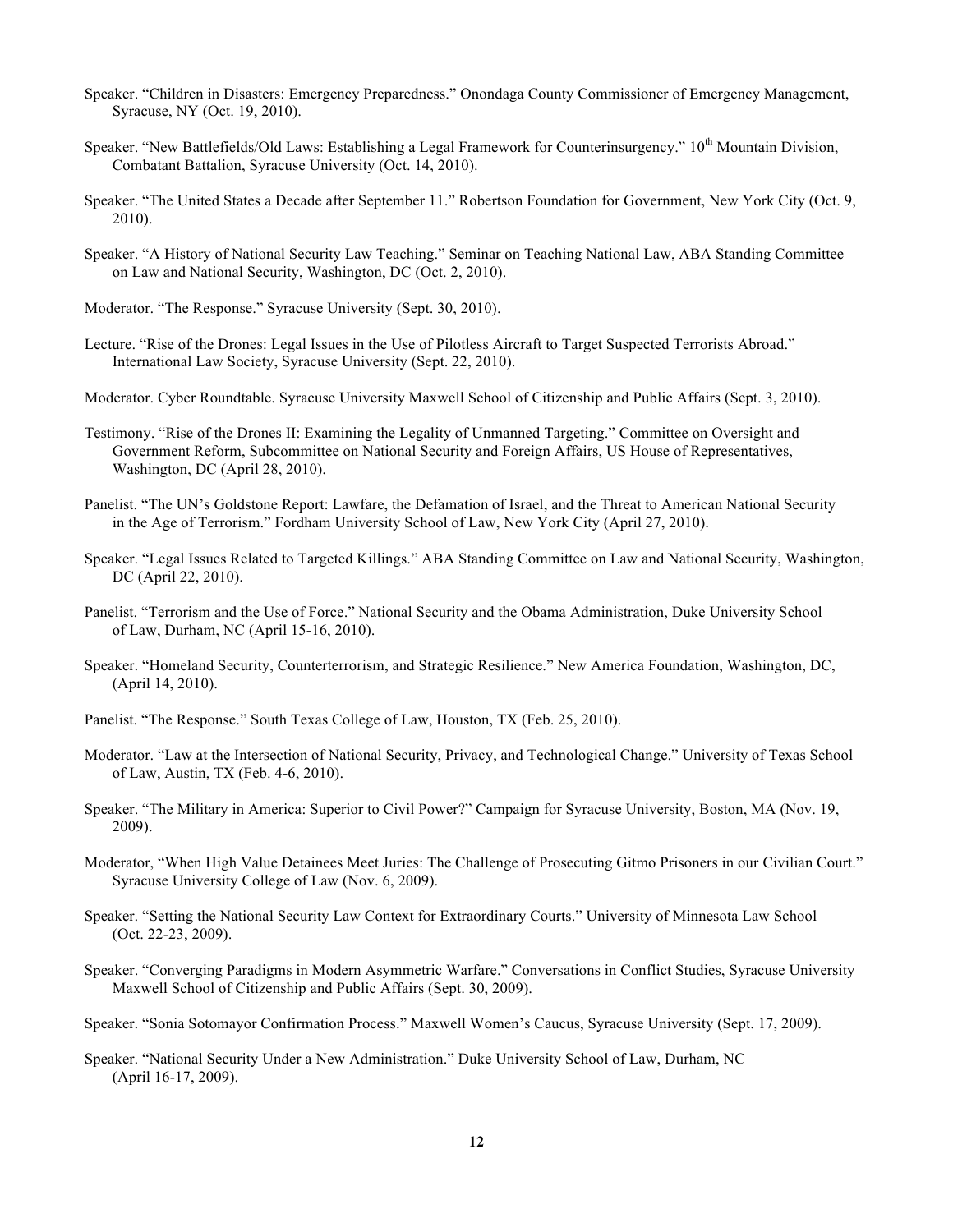- Moderator. "National Security Law Advice to the New Administration." AALS Annual Meeting, San Diego, CA (Jan. 8, 2009).
- Panelist. "The Rule of Law and the Global War on Terrorism: Detainees, Interrogations, and Military Commissions." Washburn University School of Law, Topeka, KS (Nov. 13-14, 2008).
- Panelist. "Managing the Intelligence Enterprise." Annual Review of the Field, ABA Standing Committee on Law and National Security, Washington, DC (Nov. 6-7, 2008).
- Speaker. "National Security Advice for the New President." Syracuse University (Oct. 31, 2008).
- Moderator. "Pan Am 103: Lessons Since Lockerbie." Syracuse University (Oct. 23, 2008).
- Speaker. "Age of Terror." Fall Colloquium Series, Lebanon Valley College, Annville, PA (Sept. 25, 2008).
- Moderator. "National Security Advice to the Next Administration." Syracuse University (Sept. 11, 2008).
- Panelist: "Issues to Watch in Criminal Procedure, Electronic Surveillance, and National Security." Privacy Law Scholars Conference, George Washington University Law School/Berkeley Center for Law and Technology, Washington, DC (June 12-13, 2008).
- Participant. National Security Law Junior Faculty Workshop, Wake Forest University (May 23, 2008).
- Speaker. Third Annual Conference: Terrorism and Global Security, RAND Corporation, Santa Monica, CA (May 2008).
- Speaker. Domestic Intelligence-Needs and Strategies, The Markle Foundation, Santa Monica, CA (May 2008).
- Lecturer. "Developments in National Security Law." McGeorge School of Law, University of the Pacific, Stockton, CA (January 2008).
- Panelist. "US Plan for Counter Terrorism in the Horn of Africa." War on Terrorism in Africa and Examining the US Africa Command, The African Students Union/Muslim Students Association, Syracuse University (Nov. 15, 2007).
- Lecturer. SU Parents Weekend, Syracuse University (Nov. 9, 2007).
- Panelist. SU Scholarship in Action Symposium, Syracuse University (Nov. 2, 2007).
- Lecture. "Terrorism." League of Women Voters of Utica/Rome, NY (Oct. 23, 2007).
- Panelist. "Overcoming Extremism: Protecting Civilians from Terrorist Violence." Center for Strategic and International Studies (CSIS), Washington, DC (Oct. 22, 2007).
- Keynote Speaker. "Setting the Parameters for National Security." Counterintelligence and Cyber Threat Symposium, Office of the National Counterintelligence Executive, Washington, DC (Oct. 19, 2007).
- Lecturer. "Constitution and the War on Terror." S.I. Newhouse School of Public Communications, Syracuse University (Oct. 15, 2007).
- Lecturer. "New Battlefields/Old Laws." Syracuse University (Sept. 25, 2007).
- Panelist. "Discussion with Tom Ricks: The Iraq War." Syracuse University (Sept. 20, 2007).
- Speaker. "The Constitution and the War on Terror." Constitution Day Lectures, SUNY Albany, Albany, NY (Sept. 18, 2007).
- Speaker. "The Constitution and the War on Terror." Constitution Day Lectures, Nazareth College, Rochester, NY (Sept. 17, 2007).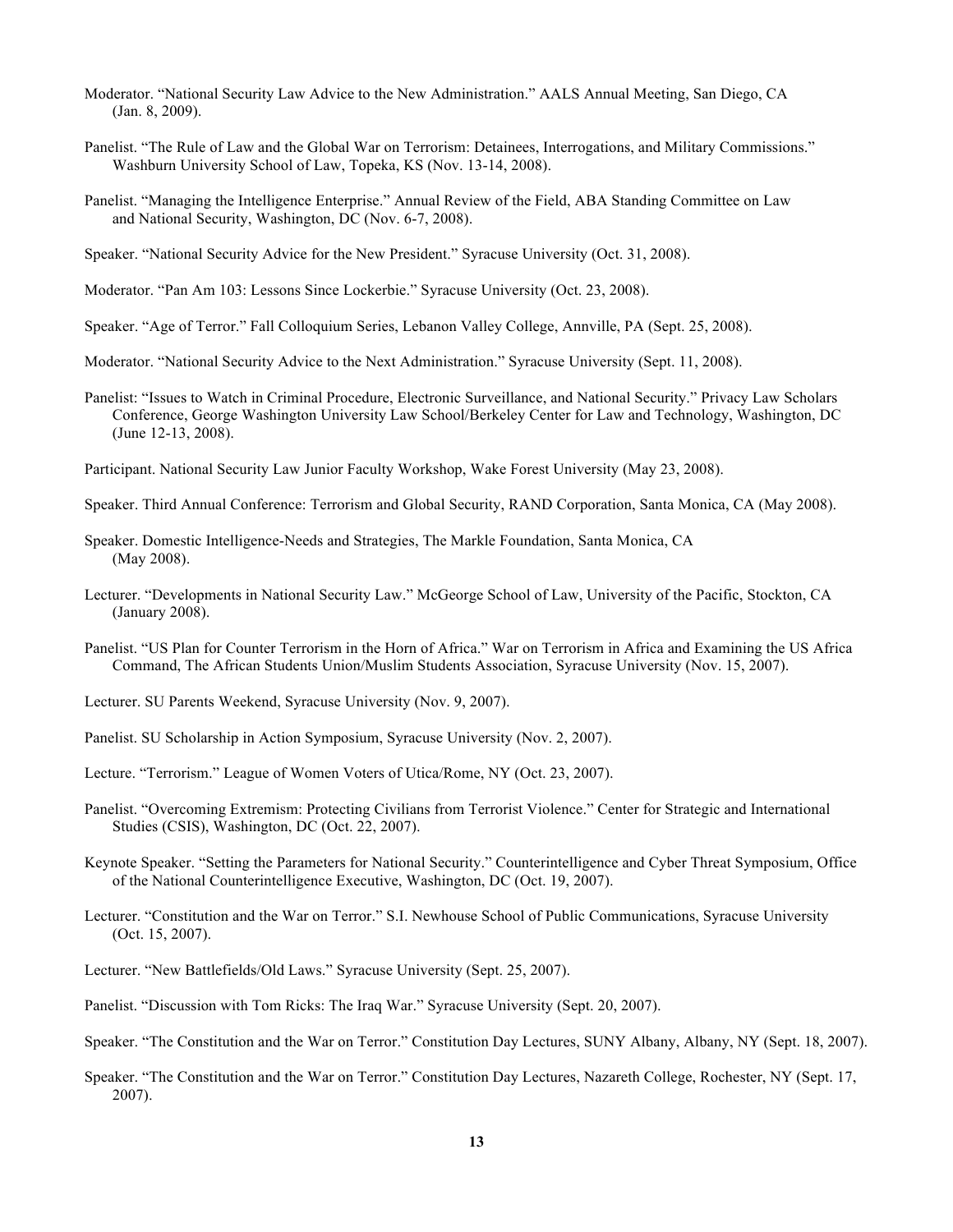- Lecturer. "Administrative Law." Shenzhen Chinese Delegation event, Syracuse University Maxwell School of Citizenship and Public Affairs (Sept. 12, 2007).
- Lecturer. "Introduction to US Public Law." Shenzhen Chinese Delegation event, Syracuse University Maxwell School of Citizenship and Public Affairs (Sept. 4, 2007).
- Testimony. "Ensuring Collective Bargaining Rights for First Responders: H.R. 980." Committee on Education and Labor Subcommittee on Health, Employment, Labor and Pensions, US House of Representatives, Washington, D.C. (June 5, 2007).
- Subject Matter Expert. "FISA modernization." Meeting of the Office of the Director of National Intelligence/US Department of Justice's National Security Division, Washington, DC (June 12, 2007).
- Speaker. "All Means Necessary: Presidential Power, Warrantless Surveillance, and Terrorism." Syracuse University College of Law Alumni Event, Los Angeles, CA (March 29, 2007).
- Panelist. "The Legacy of 9/11: What is Left of Free Speech, Free Press, Access to Information, and the Right to Privacy?" Second Annual Communications Law and Policy Symposium, Syracuse University (March 3, 2007).
- Panelist. "The Overarching Themes of Community Disaster Preparedness." Disaster Preparedness from a Community Perspective Lecture Series, Syracuse University Maxwell School of Citizenship and Public Affairs (Nov. 15, 2006).
- Speaker. "Moment of Remembrance." Victims of Pan Am Flight 103, Syracuse, NY (November 2006).
- Lecturer. "All Means Necessary: Presidential Power, Warrantless Surveillance, and Terrorism." Lubin Lecture Series, Syracuse University Lubin House, New York City (October 2006).
- Facilitator. "Responses to the North Korean Nuclear Test." International Law Society Discussion Series, Syracuse University College of Law (October 2006).
- Speaker. "9/11 Five Years On: A Comparative Look at the Global Response to Terrorism." University of Minnesota Law School, Minneapolis, MN (October 2006).
- Speaker. "Disasters: Legal and Practical Issues in Emergency Management." Suffolk County Bar Association, Islandia, NY (September 2006).
- Speaker. "Hurricane Katrina: A Legal Symposium." Mississippi College Law Review Conference, Mississippi College, Jackson, MS (August 2006).
- Lecturer. "Legal Framework for the Use of Force." National Security Leadership Course, US Department of Defense, Syracuse University Maxwell School of Citizenship and Public Affairs (July 2006).
- Speaker. "Immigration and National Security Issues." Edward R. Murrow Program for Journalists (April 7, 2006).
- Speaker. "The Use of Force/Legal Issues in Homeland Security." National Security Leadership Course, US Department of Defense, Syracuse University Maxwell School of Citizenship and Public Affairs (April 2006).
- Discussant. "Emergency Preparedness Planning." Terrorism, Peace, and Security Conference, Student Association on Terrorism and Security Analysis, Syracuse University (Feb. 25, 2006).
- Panelist. "All Means Necessary: Presidential Power, Warrantless Surveillance, and Terrorism." Syracuse University College of Law (February 2006).
- Panelist. "Humanitarian Action and Peacekeeping." Syracuse University (November 2005).
- Speaker. "The Role of the Courts in Times of War." Albany Law School, Albany, NY (November 2005).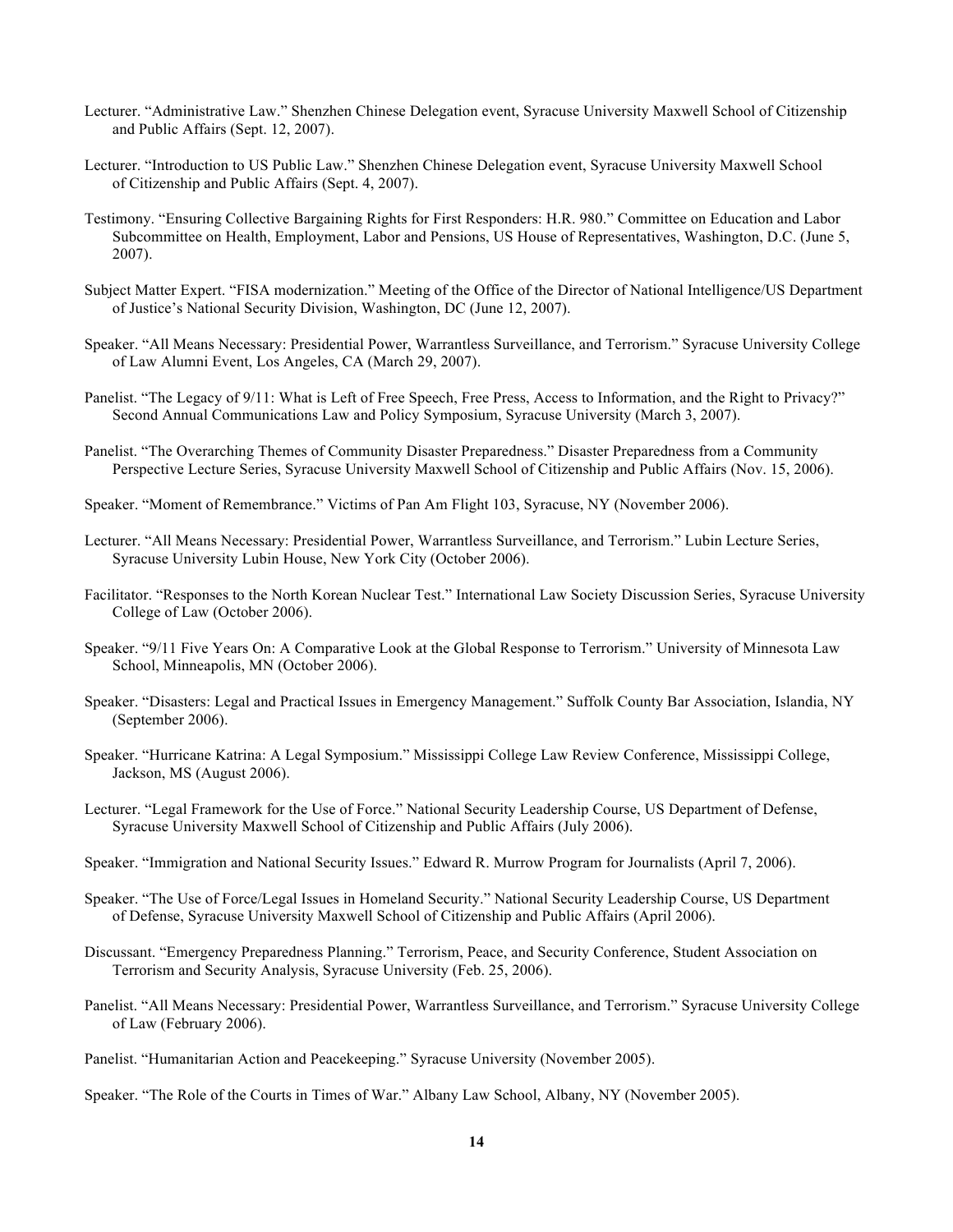- Panelist. "Surveillance, Data Mining, and Civil Liberties." Cross Disciplinary National Security Project Phase 1, Berkeley, CA (October 2005).
- Panelist. "Battlefield Justice: Trying War Criminals and Terrorists by Military Tribunals." Prosecuting Terrorism and War Crimes, Syracuse University College of Law (October 2005).
- Speaker. "Can Human Rights Survive the War on Terrorism?" President's Forum, Hobart & William Smith Colleges, Geneva, NY (September 2005).
- Speaker. "PATRIOT Act Issues: Strategies for the War on Terrorism (Taking Stock)." Duke University School of Law, Durham, NC (April 2005).
- Moderator. "Tradeoffs Between Liberty and Security." Building on the Legacy of Senator Moynihan, Moynihan Institute of Global Affairs, Syracuse University (March 2005).
- Speaker. "Intelligence Tools to Counter Terrorism: Curbs on Civil Liberties in Terrorism Investigations." Syracuse University College of Law Alumni Event, Greenberg House, Washington, DC (March 2005).
- Speaker. "Intelligence Tools to Counter Terrorism." New York State Bar Association Annual Meeting (January 2005).
- Speaker. "Technology in Balance: Design, Creativity and Learning." Information Security, Rochester Institute of Technology, Rochester, NY (December 2004).
- Speaker. "Three Years After September 11: The Continuing War on Terrorism." Syracuse University (October 2004).
- Speaker. "Constitutional Framework for the Use of Force." National Security Leadership Course, US Department of Defense, Syracuse University Maxwell School of Citizenship and Public Affairs (September 2004).
- Panelist. Strategic Planning Conference, Moynihan Institute of Global Affairs, Syracuse University, Minnowbrook, NY (September 2004).
- Speaker. "The Normalization of National Security Law." Louisiana State University School of Law, Baton Rouge, LA (April 2004).
- Speaker. "Constitutional Framework for the Use of Force, Military Tribunals, Homeland Security." National Security Leadership Course, US Department of Defense, Syracuse University Maxwell School of Citizenship and Public Affairs (April 2004).
- Speaker. "Jose Padilla, Enemy Combatants, and the Supreme Court." The Emroch Lecture, TC Williams School of Law, University of Richmond, Richmond, VA (February 2004).
- Moderator. "Information Sharing and Homeland Security." Institute for National Security and Counter Terrorism/Campbell Public Affairs Institute, Syracuse University Maxwell School of Citizenship and Public Affairs (March 2004).
- Speaker. "Terrorism and Civil Liberties." US Attorneys' Annual Meeting, US Department of Justice, Cooperstown, NY (November 2003).
- Speaker. "The Patriot Act and Civil Liberties." Central New York Social Sciences Teachers Association (October 2003).
- Panelist. "The Role of Courts in Time of War." Second Circuit Judicial Conference, Bolton Landing, NY (June 2003).
- Panelist. "National Security and Open Government: Striking the Right Balance." The Justice Institute/Open Society Institute of Budapest, Brookings Institution, Washington, DC (May 2003).
- Lecturer. "Legal Issues in the War with Iraq." Thursday Morning Roundtable, Syracuse University (April 2003).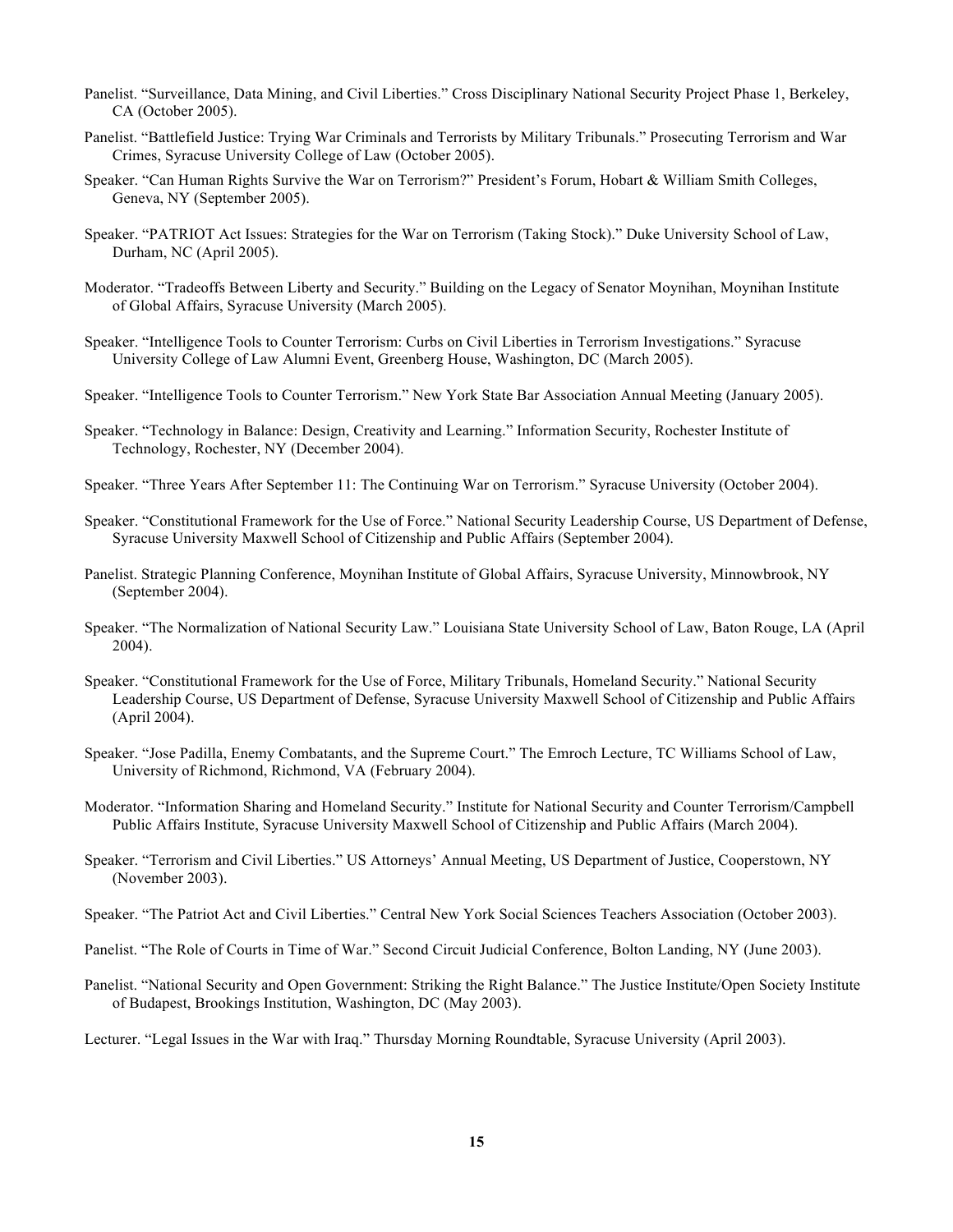- Lecturer. "Constitutional Framework for the Use of Force;" "Posse Comitatus and Homeland Security;" and "Military Detention." National Security Leadership Course, US Department of Defense, Syracuse University Maxwell School of Citizenship and Public Affairs (2003).
- Participant. Bioterrorism and Public Health Workshop, McGeorge School of Law, University of the Pacific, Sacramento, CA (March 2003).
- Lecturer. "Is the War with Iraq Lawful?" and "Civil Liberties After September 11." Forum on the Global War on Terrorism, Syracuse University SI Newhouse School of Public Communications (2002).
- Lecturer. "Law and the War on Terrorism." First Friday Luncheon Series, Syracuse University Law College Association (February 2003).
- Lecturer. "To Prevent and Deter International Terrorism;" "Homeland Security;" and "Legal Framework for the Use of Force." National Security Leadership Course, US Department of Defense, Syracuse University Maxwell School of Citizenship and Public Affairs (2002).
- Testimony. "The USA Patriot Act in Practice: Shedding Light on the FISA Process." Committee on the Judiciary, US Senate, Washington, DC (Sept. 10, 2002).
- Panelist. "Legal Issues for the Post 9/11 World." Syracuse University College of Law (Sept. 13, 2002).
- Speaker. "National Security, Counter Terrorism, and Civil Liberties." Thursday Morning Roundtable, Syracuse University (January 2002).
- Speaker. "Surveillance, Detentions, and Military Tribunals: Attacks on Civil Liberties?" Syracuse Peace Council (January 2002).
- Speaker. "National Security and Civil Liberties." The Global Response to Terrorism, University Forum, Syracuse University SI Newhouse School of Public Communications (November 2001).
- Panelist. "American-Arab Discrimination Committee vs. Reno: National Security Implications of Immigration Policy." Association of American Law Schools Annual Meeting, Washington, DC (January 2000).
- Lecturer. "National Security Law;" "To Prevent and Deter International Terrorism;" "Peacekeeping in Bosnia;" and "Devil and the Demon: The Threat of Bioterrorism in the US." National Security Leadership Course, US Department of Defense, Syracuse University Maxwell School of Citizenship and Public Affairs (1999-2001).
- Lecturer. "Comparative Constitutional Systems" and "Comparative National Security Law." Department of the Army, US Army School of the Americas, Fort Benning, GA (April 1999).
- Panelist. "The Concept of Human Rights and its Application to Africa." Human Rights Symposium, 50<sup>th</sup> Anniversary of the Universal Declaration of Human Rights and the UN Genocide Convention, Syracuse University (January 1999).
- Lecturer. "Implications of the Use of Force;" "Contemporary U.S. Peacekeeping;" and "National Security Law." National Security Leadership Course, US Department of Defense, Syracuse University Maxwell School of Citizenship and Public Affairs (1998).
- Panelist. "The Law and Politics of Impeachment." Syracuse University College of Law (September 1998).
- Lecturer. "Peace Operations in Bosnia." National Security Leadership Course, US Department of Defense, Syracuse University Maxwell School of Citizenship and Public Affairs (1997).
- Panelist. "Food Lion vs. Capitol Cities/ABC: Who Is the Loser—the Media, or Consumers?" Media Break, Syracuse University SI Newhouse School of Public Communications (February 1997).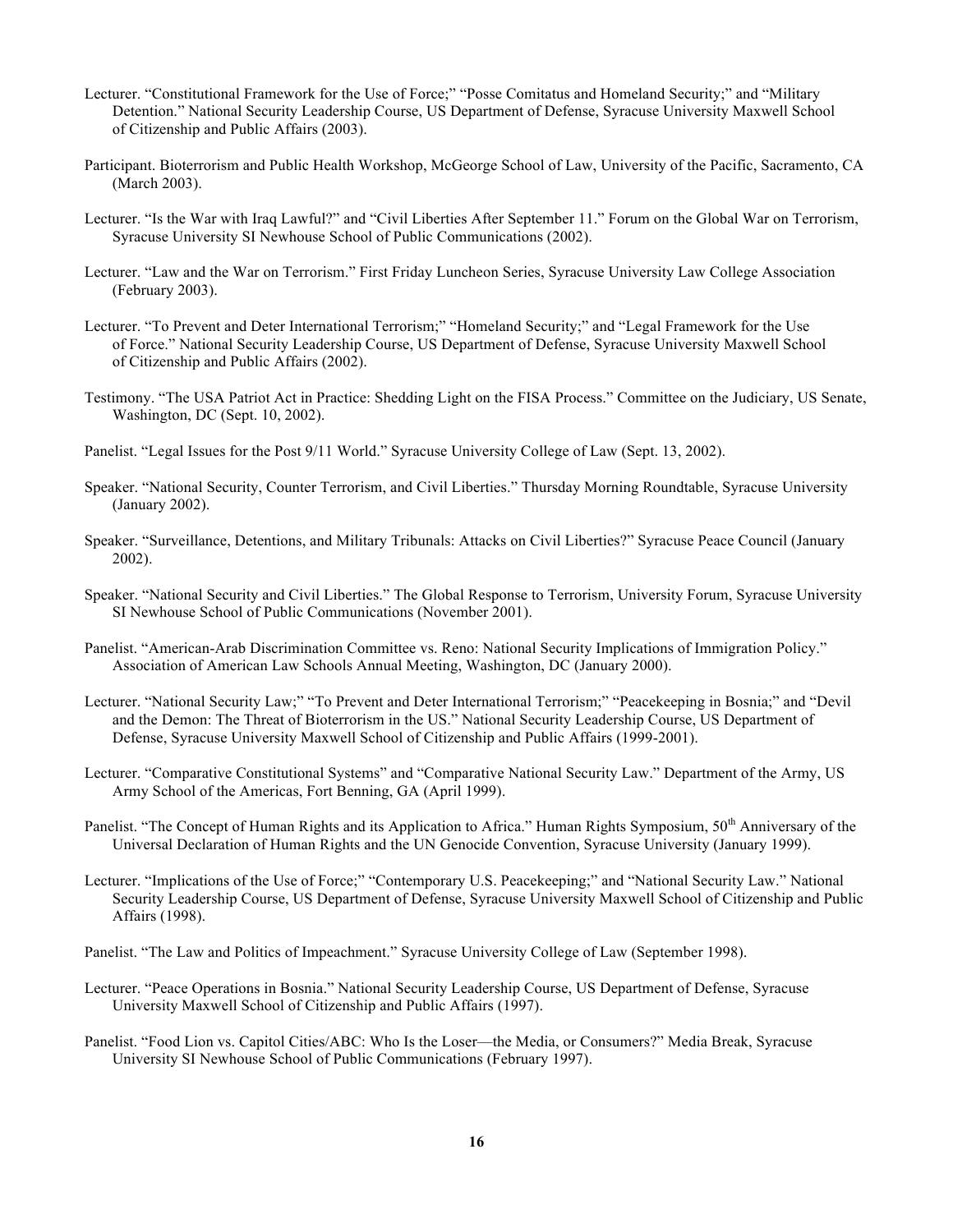- Lecturer. "Comparative Constitutional Systems: Ukranian Judges, Lawyers, Law Deans." US Department of State/Syracuse University College of Law (November 1996).
- Panelist. "Freedom of Speech in the Cyberspace University." Syracuse University (September 1996).
- Lecturer. "National Security Law and the Power of the Purse." National Security Leadership Course, US Department of Defense, Syracuse University Maxwell School of Citizenship and Public Affairs (1996).
- Lecturer. "The Power of the Purse in National Security." Syracuse University Maxwell School of Citizenship and Public Affairs (December 1995).
- Panelist. "1995-1996 Supreme Court Preview." Marshall-Wythe School of Law, College of William and Mary, Williamsburg, VA (September 1995).
- Speaker. "A Conversation About Haiti." Office of African-American Programs, Syracuse University (October 1994).
- Speaker. "What is Going on in Haiti?" Witness for Peace, Syracuse, NY (October 1994).
- Panelist. "1994-1995 Supreme Court Preview." Marshall-Wythe School of Law, College of William & Mary, Williamsburg, VA (October 1994).
- Seminar Leader. "Government Information: Privacy and Access in an Electronic Environment." Strategic Information Resources Management Program, Washington, DC (April, 1994).
- Lecturer. "Federal Appropriations Law." Syracuse University Maxwell School of Citizenship and Public Affairs (April 1994).
- Panelist. "Dr. Martin Luther King, Jr.: 'I Have a Dream.'" Syracuse University (1993).
- Panelist. "1992-1993 Supreme Court Preview." Marshall-Wythe School of Law, College of William & Mary, Williamsburg, VA (September 1992).
- Lecturer. "The Bill of Rights and the Military." US Constitution Bicentennial, US Military Academy, West Point, NY (October 1991).
- Lecturer. "Legality Under Domestic Law of US Actions: Iraq and Kuwait Crisis." Thursday Morning Roundtable, Syracuse University (December 1990).
- Speaker. "Legality Under Domestic Law of US Actions: Iraq and Kuwait Crisis." Kharas Forum, Syracuse University (October 1990).

 Panelist. "First Use of Nuclear Weapons: The Constitutional Role of a Congressional Leadership Committee." First Use of Nuclear Weapons: Under the Constitution, Who Decides? Federation of American Scientists/Lawyers Alliance for Nuclear Arms Control (November 1985).

- Lecturer. "Orwellian Threats and the American Constitution." Orwell Festival, Syracuse University (1984).
- Lecturer. Center for Environmental Information, Rochester, NY (1983, 1984, and 1986).
- Lecturer. "Legal Ramifications of Acid Precipitation." Acid Precipitation Course, SUNY College of Environmental Science and Forestry (1980).
- Panelist. "Worker Exposure to Benzene." Faculty Colloquium, Syracuse University College of Law (1980).
- Lecturer. "Environmental Quality Management." Department of Geography, Syracuse University (1978 and 1980).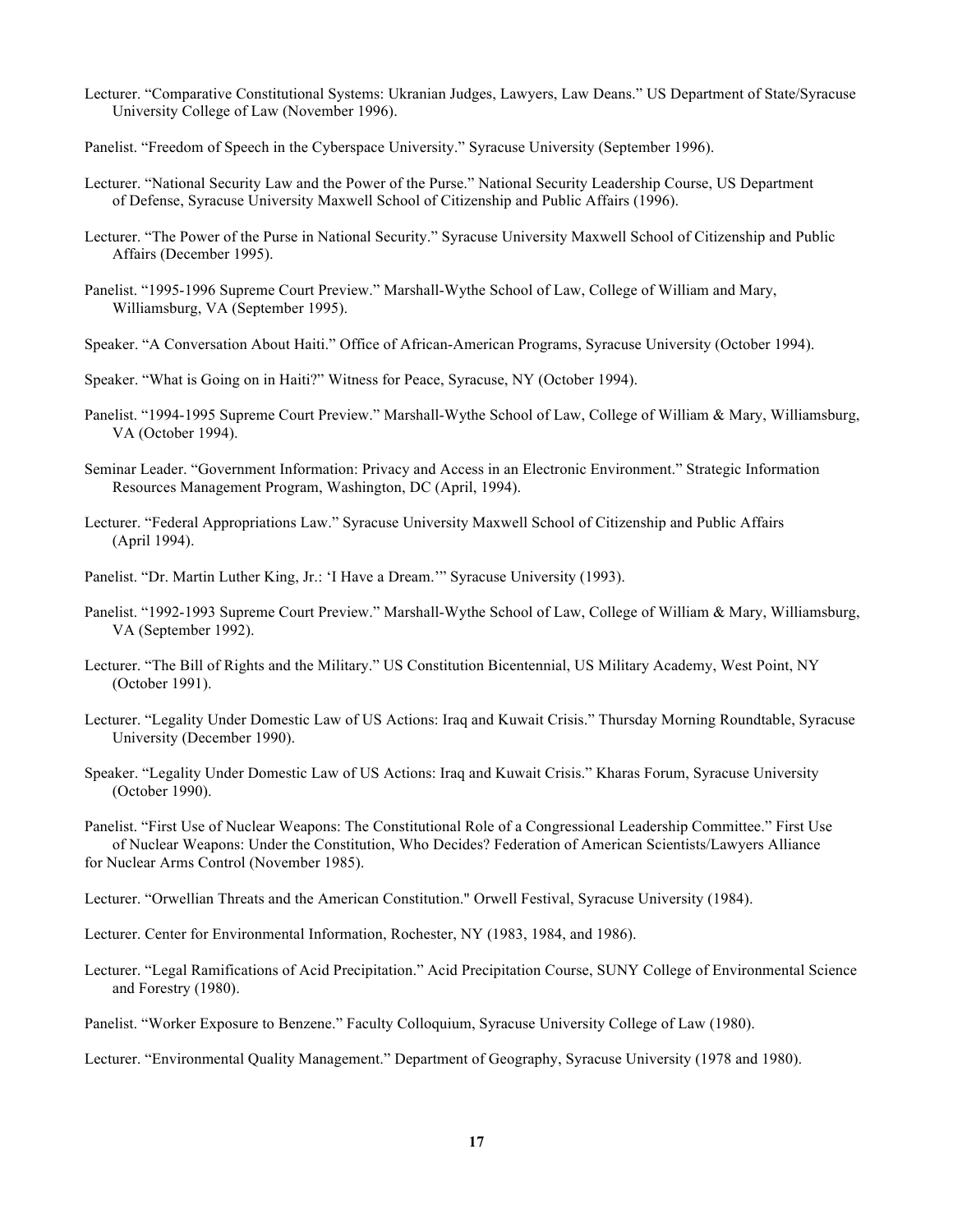- Subject Matter Expert. "Cases and Materials on American Public Law." Introduction to the American Public Law System/Principles and Problems in Public Law, Lewis University College of Law, Glen Ellyn, IL (1976).
- Presenter. "Providing Shelter in Boom Towns: A Reconsideration of Mobile Home Controls." Seminar on Legal Intervention in Community Development, University of Denver (1975).
- Presenter. "The Use of Lay Representation Before the Colorado Public Utilities Commission." Committee on Lay Representation, Denver Bar Association (1974).

Subject Matter Expert. "Education Internship Handbook." University of Denver College of Law, Denver, CO (1973).

# **SELECTED LECTURES, PRESENTATIONS, & PANELS (INTERNATIONAL)**

- Moderator. "Legal Triggers of War on New Battlefields." New Battlefields/Old Laws, International Institute for Counter-Terrorism, Interdisciplinary Center, Herzliya, Israel (Sept. 11, 2016).
- Co-Chair. "Examining UN Security Council Resolution 2178 and the Threat of Foreign Terrorist Fighters." New Battlefields/Old Laws, International Institute for Counter-Terrorism, Interdisciplinary Center, Herzliya, Israel (Sept. 10- 11, 2015).
- Panelist. "Human Rights in Cyberspace." INSCT/NATO Cooperative Cyber Defence Center of Excellence Workshop, Tallinn, Estonia (Oct. 1-2, 2015).
- Co-Chair. "The Next Steps in Counter-Terrorism: Adapting to an Evolving Threat and an Expanding Battlefield." New Battlefields/Old Laws, International Institute for Counter-Terrorism, Interdisciplinary Center, Herzliya, Israel (Sept. 10, 2014).
- Panelist. "Assessment of Various Mechanisms of International Cooperation in Criminal Matters and Their Effectiveness in Combating Transnational Criminality." Specialization Course in International Criminal Law: Assessing the Effectiveness of International Criminal Law in the Prevention and Control of Transnational and International Crimes, International Institute of Higher Studies in Criminal Sciences, Siracusa, Italy (May 24, 2014).
- Speaker. "An Assessment of International Efforts to Combat Terrorism." Specialization Course in International Criminal Law: Assessing the Effectiveness of International Criminal Law in the Prevention and Control of Transnational and International Crimes, International Institute of Higher Studies in Criminal Sciences, Siracusa, Italy (May 20, 2014).
- Moderator. "Deterrence in Cyberspace." Navigating Deterrence: Law, Strategy, and Security in the 21<sup>st</sup> Century, NYU School of Law Workshop, Abu Dhabi (March 19-20, 2014).
- Speaker. "Legal and Regulatory Challenges to Cyber Security." Securing the Cybersphere, The Cybersecurity Research Group, Syracuse University/Abdulmohsin Omran Al Omran/The Family Office, Dammam, Saudi Arabia (Dec. 15-16, 2013) and Dubai, UAE (Dec. 18-19, 2013).
- Moderator. "The Operationalization of the Law." International Institute for Counter-Terrorism, Interdisciplinary Center, Herzliya, Israel (Sept. 10, 2013).
- Keynote Speaker. "New Battlefields and Rise of the Drones: The Legal Framework for Targeted Killing in the United States and Israel." International Institute for Counter-Terrorism, Interdisciplinary Center, Herzliya, Israel (Sept. 9, 2013).
- Panelist. "Law & Security: Perspectives from the Field and Beyond." International Institute for Counter-Terrorism, Interdisciplinary Center, Herzliya, Israel (June 30-July 2, 2013).
- Instructor. "United States Workshop in Counter-Terrorism Law." Counter-Terrorism Studies, International Institute for Counter-Terrorism, Interdisciplinary Center, Herzliya, Israel (Feb. 20-21, 2013).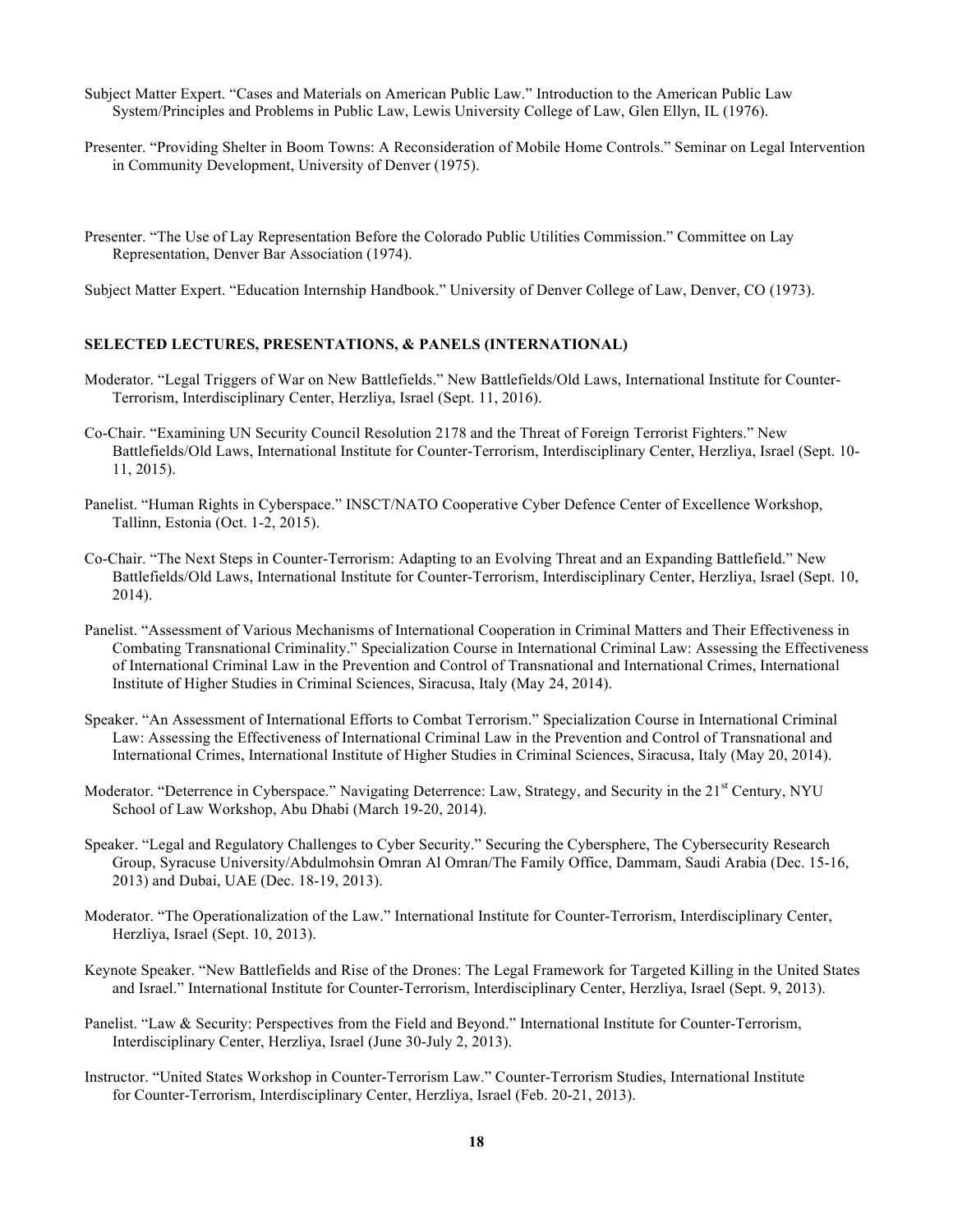Panelist. "The Boundaries of the Battlefields." Asser Institute, The Hague, The Netherlands (Jan. 10-12, 2013).

- Speaker. "Drones and Targeting Killing in the Shadow Wars." International Institute for Counter-Terrorism, Interdisciplinary Center, Herzliya, Israel (Feb. 29, 2012).
- Instructor. "An Overview of the Legal Landscape for Countering Terrorism;" "Applying the International Laws of War to Counterterrorism;" and "Military Responses to Terrorism, Coercive Interrogation." International Institute for Counter-Terrorism, Interdisciplinary Center, Herzliya, Israel (Feb. 29-March 2, 2012).

Speaker. Global Forum for Counter Radicalization, Senate and National Assembly, Paris, France (Oct. 24-25, 2011).

- Panel Moderator. "The Scope of the 21<sup>st</sup> Century Battlefield: Forecasting the Legal and Policy Landscape." New Battlefields/Old Laws, International Institute for Counter-Terrorism, Interdisciplinary Center, Herzliya, Israel (Sept. 13, 2011).
- Lecturer. "The Rise of the Drones: The Legal Environment for Targeted Killing in Countering Terrorism." International Institute for Counter-Terrorism, Interdisciplinary Center, Herzliya, Israel (July 25, 2011).
- Lecturer. "Legal Aspects of Confronting Radicalization Processes and Terrorism." International Institute for Counter-Terrorism, Interdisciplinary Center, Herzliya, Israel (Jan. 25-28, 2011).
- Panelist. "International Legal Framework for Countering Terrorism: NIACs, Humanitarian Law and Human Rights Law." Ten Years after 9/11, International Centre for Counter-Terrorism, The Hague, The Netherlands (Dec. 12-13, 2010).
- Speaker. "The United States a Decade after Sept. 11." International Institute for Counter-Terrorism, Interdisciplinary Center, Herzliya, Israel (Sept. 13, 2010).
- Moderator. "Shaping a Legal Framework for Counterinsurgency." New Battlefields/Old Laws, International Institute for Counter-Terrorism, Interdisciplinary Center, Herzliya, Israel (Sept. 14, 2010).
- Lecturer. "Intelligence Role and Legal Issues in Counterterrorism." Executive Program, International Institute for Counter-Terrorism, Interdisciplinary Center, Herzliya, Israel (Feb. 10-12, 2010).
- Speaker. "Converging Paradigms in Modern Asymmetric Warfare." International Institute for Counter-Terrorism, Interdisciplinary Center, Herzliya, Israel (Sept. 9, 2009).
- Lecturer. "Legal Aspects of Countering Terrorism." International Institute for Counter-Terrorism, Interdisciplinary Center, Herzliya, Israel (Feb. 9-13, 2009).
- Speaker. "State Conflicts with Non-State Actors: Reconceptualizing Duties and Liabilities." International Institute for Counter-Terrorism, Interdisciplinary Center, Herzliya, Israel (Sept. 10, 2008).
- Speaker. "Problems of Profiling." International Institute for Counter-Terrorism, Interdisciplinary Center, Herzliya, Israel (Sept. 11, 2007).
- Speaker: "New Battlefields/Old Laws." International Institute for Counter-Terrorism, Interdisciplinary Center, Herzliya, Israel (Sept. 9, 2007).
- Panelist. "Combating Terrorism: Current and Future Trends in International Terrorism." Advanced Research Workshop, International Institute for Counter-Terrorism, Interdisciplinary Center, Herzliya, Israel (March 28, 2007).
- Lecturer. "Modern Terrorism and Counter Terrorism Strategies." International Institute for Counter-Terrorism, Interdisciplinary Center, Herzliya, Israel (Feb. 5-10, 2007).
- Panelist. "International Cooperation in Combating Terrorism." International Institute for Counter-Terrorism, Interdisciplinary Center, Herzliya, Israel (September 2006).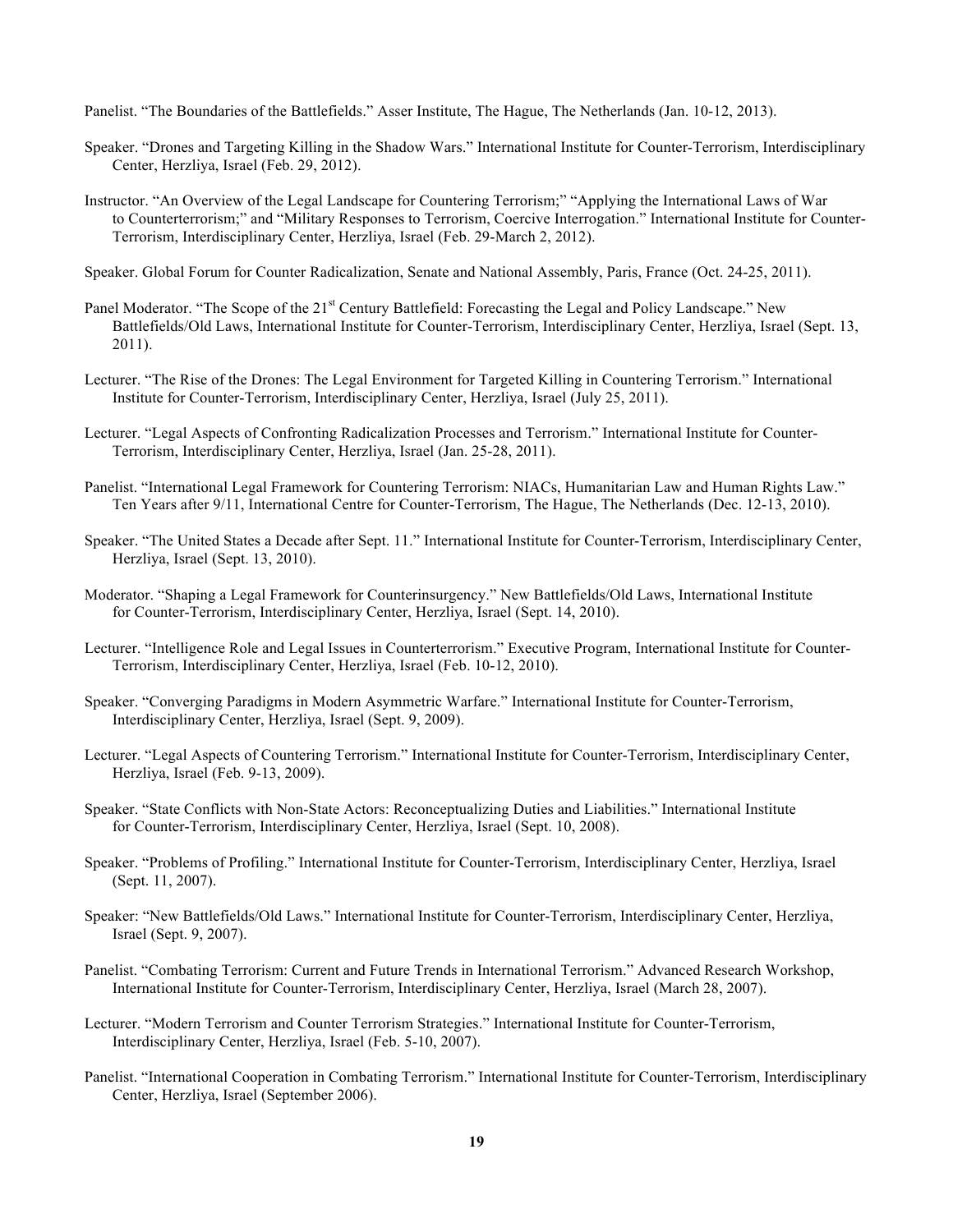- Lecturer. "Human Rights in Countering Terrorism." International Institute for Counter-Terrorism, Interdisciplinary Center, Herzliya, Israel (June 2006).
- Speaker. "Terrorism's Global Impact." International Institute for Counter-Terrorism, Interdisciplinary Center, Herzliya, Israel (Sept. 11-14, 2006).
- Lecturer. "Terrorism and Human Rights." Executive Course, International Institute for Counter-Terrorism, Interdisciplinary Center, Herzliya, Israel (June 21-29, 2006).
- Panelist. "Counter-Terrorism and Human Rights," Global Impact of Terrorism, International Institute for Counter-Terrorism, Interdisciplinary Center, Herzliya, Israel (June 2005).
- Speaker. "United States Responses to September 11." International Symposium on Comparative Anti-Terrorism Law and Policy, National University of Singapore (June 24-26, 2004).
- Speaker. "Crisis Management and Homeland Security." Public Administration in the 21<sup>st</sup> Century: Concepts, Methods, and Technologies, Lomonosov Moscow State University, Moscow, Russia (May 2003).
- Lecturer. "Freedom of Information Laws and Processes in the United States." Tianjin, Beijing, and Guangzhou, China (May 2002).
- Moderator. "Corruption Within Security Forces: A Threat to National Security." The George C. Marshall European Center for Security Studies, Garmisch-Partinkirchen, Germany (May 2001).
- Moderator. "Enhancing the Security of States in a Multi-Polar World: Focus on Extremism." The George C. Marshall European Center for Security Studies, Garmisch-Partinkirchen, Germany (September 2000).
- Lecturer. "Enforcement of Administrative Agency Decisions in the United States." Administrative Law Research Group, Beijing, China (May 2000).
- Lecturer. "State Administrative Law Systems in the US." National School of Administration and Tsinghau University, Beijing, China (May 1999).
- Lecturer. "The US Administrative Procedure Act (APA): History, Implementation, and Selected Contemporary Problems." International Symposium of Administrative Procedure Law, Shanghai, China, and East Asia Administrative Law Annual Meeting, Tsinghua University, Beijing, China (November 1998).
- Lecturer. "Current American Practice in Constitutional Law and Politics." The Political Law Development Initiative, Ottawa, Canada (November 1997).
- Lecturer. "Administrative Law and Adjudicatory Hearings in the U.S." Administrative Law Research Group and Standing Committee of the People's Congress of the PRC, Shanghai and Beijing, China (November 1997).
- Panelist. "The United States and Peacekeeping Operations." University College Dublin School of Law, Dublin, Ireland (May 1997).
- Lecturer. "Civilian-Military Relations in Russia." Center for Civilian-Military Relations, Moscow, Russia (November 1996).
- Lecturer. "Administrative Law in the US." China National School of Administration People's Republic of China, Beijing (July, 1996).
- Speaker. "Constitutional Politics." Carleton University, Ottawa, Canada (March 1996).
- Lecturer. "Separation of Powers in the United States;" "Comparative Constitutional Law Developments;" "Holding Free and Fair Elections;" and "Comparative Federalism." United States Information Agency, Dhaka, Bangladesh, and Lahore and Islamabad, Pakistan (May-June 1995).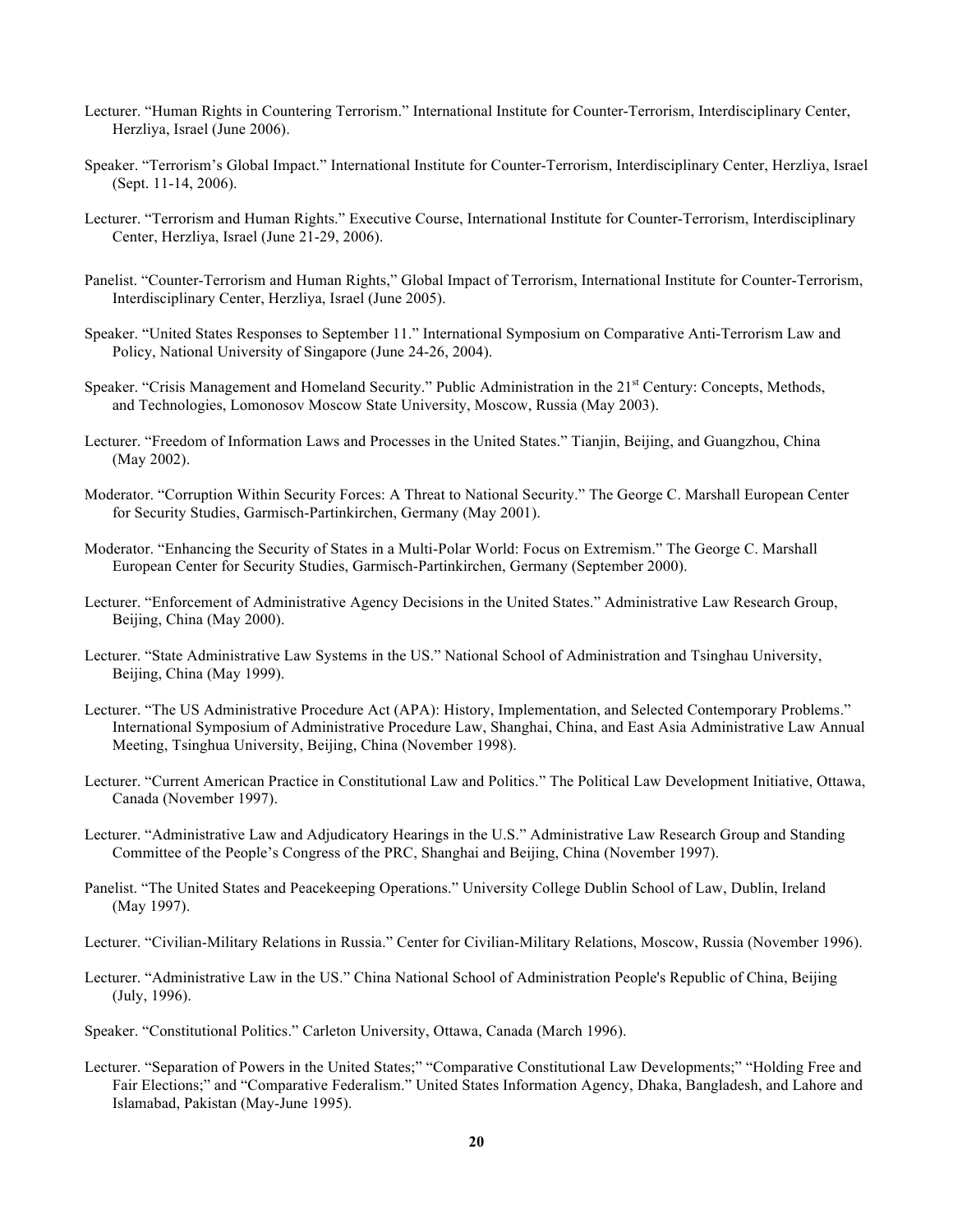- Speaker. "The Interaction of Law, Policy, and Politics in the United States in the Era of Canada-US Free Trade and NAFTA." Carleton University, Ottawa, Canada (April 1995).
- Lecturer. "Pollution Control;" "Women's Rights;" "Separation of Powers;" and "Human Rights." United States Information Agency, Panama City, Panama, and Port-au-Prince, Haiti (July-August 1991).
- Lecturer. "Constitutional Interpretation and the Problem of Self-Amendment;" "Individual Rights," and "Federalism in Theory and Practice." Colegio Mayor de Nuestra Senora del Rosario Universidad, Bogota, Colombia (June 1991).
- Lecturer. "Current Trends in Legal Education in the U.S." and "Professional Ethics and the Rule of Law." Fulbright Commission, Quito and Cuenca, Ecuador (June and July 1990).
- Lecturer. "Separation of Powers" and "Individual Rights." United States Information Agency, Santiago and Valparaiso, Chile, and Buenos Aires and Cordoba, Argentina (1989-1990).

## **SELECTED PRO BONO ACTIVITIES**

- Expert Consultant. Reviews of draft Constitution for the Federal Republic of Nigeria; draft law on the State Advocate's Service for the Republic of Albania; draft law on Public Officials for the Government of Romania, American Bar Association, Central and Eastern Europe Law Initiative (1999-2000).
- Expert Consultant. Analysis of the Draft Law on Legislative Drafting Norms for Normative Acts for the Republic of Romania, Central and East European Law Initiative (CEELI), American Bar Association (February 1997).

Consultant. Department of Land, Water, and Environment, Eritrea, Africa (Spring 1998).

- Correspondent. Political Law Development Initiative, Ottawa, Canada (1995-present).
- Consultant. Written Assessments of draft constitutions and laws for Moldova, Hungary, Tajikistan, etc., American Bar Association, Central and East European Law Institute (1993-present).

Hearing Officer. Commission on Judicial Conduct, State of New York (1993-2003).

Board Member. Board of Directors, Project Legal, Syracuse, NY (1980).

#### **PROFESSIONAL MEMBERSHIPS & OFFICES**

 Academy of Political Science American Bar Association Central and Eastern Europe Law Initiative American Bar Association Standing Committee on Law and National Security American Society of International Law Association of American Law Schools Section on National Security Law New York State Bar Association

### **BOARD APPOINTMENTS, HONORS, & AWARDS**

 Senior Fellow, Center on National Security and the Law, Georgetown Law, 2017- International Advisory Board, Research Center on Intelligence, Strategic Sciences, and Security Board of Advisors, Institute for National Security and Forensic Sciences, Syracuse University Senior Fellow, Institute for Veterans and Military Families (IVMF), Syracuse University Board of Advisors Distinguished Professor, Syracuse University College of Law Chair, Association of American Law Schools, Section on National Security Law, 2008 Member, International Advisory Board, International Institute for Counter-Terrorism, Herzliya, Israel (2008). Board of Advisors Professor, Syracuse University College of Law, 2004-2008